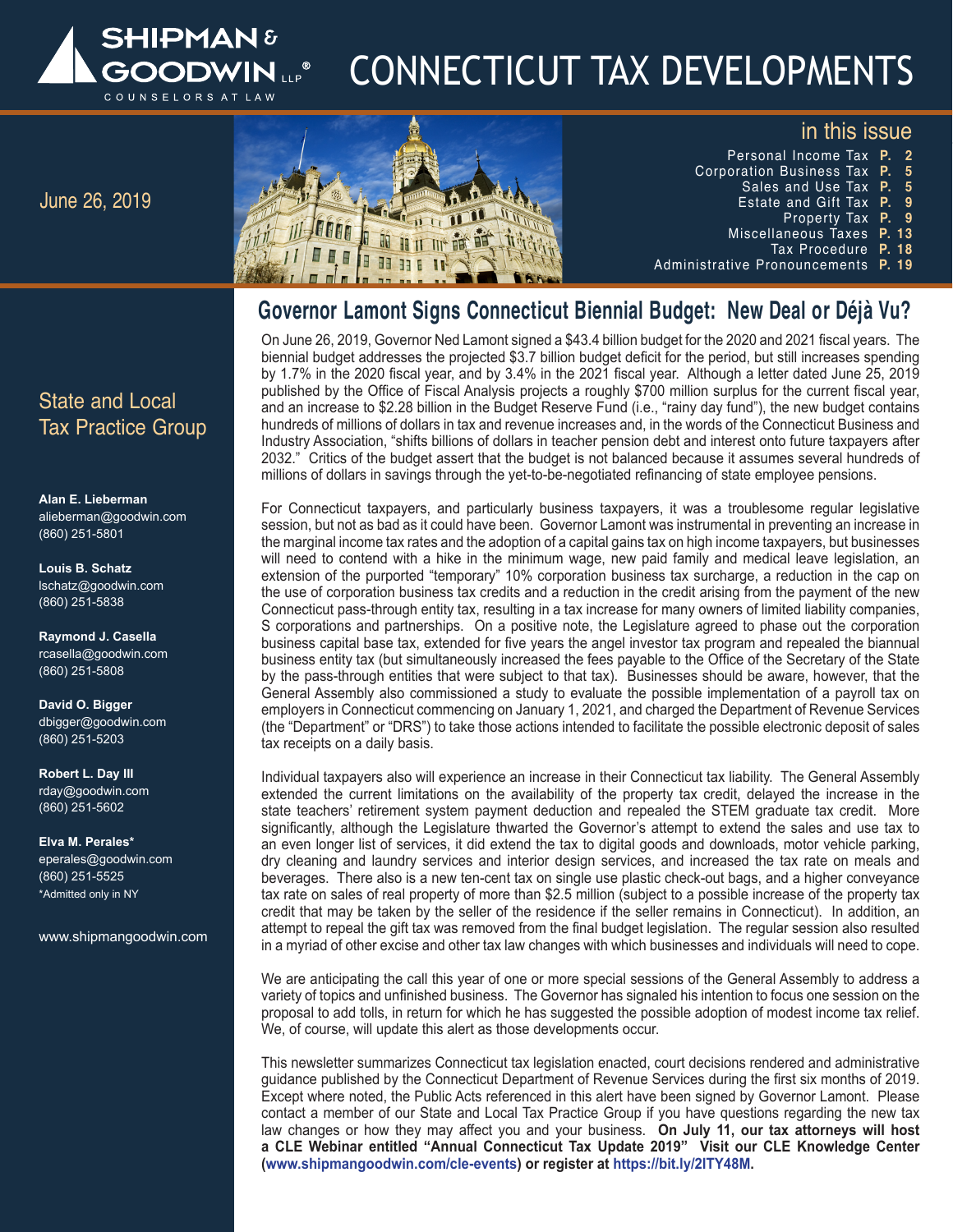# *PERSONAL INCOME TAX*

## *I. Legislation*

**Pass-Through Entity Tax.** In 2018, the Connecticut General Assembly enacted a new entity-level income tax at the flat rate of 6.99% on most pass-through businesses, including partnerships, S corporations and limited liability companies that are treated as partnerships or S corporations for federal income tax purposes. The new tax was intended generally not to adversely impact the state personal income tax liability of most taxpayers because each individual owner of the pass-through entity is entitled to a refundable credit against the personal income tax equal to 93.01% of the owner's pro rata share of the tax liability of the pass-through entity. During the 2019 legislative session, the General Assembly amended the statutes governing the pass-through entity tax in two separate public acts. First, the legislature reduced the credit to 87.5% of the owner's pro rata share of the tax paid by the pass-through entity, effective for taxable years commencing on or after January 1, 2019. Conn. Gen. Stat. § 12-699(g), as amended by Conn. Pub. Act No. 19-117, § 333 *(effective June 26, 2019, and applicable to taxable and income years commencing on or after January 1, 2019)*. The same public act provides further that the statutory requirements governing the making of estimated tax payments are not to apply to the additional tax due as a result of the decrease in the credit for the taxable or income year commencing on or after January 1, 2019, but prior to the effective date of the legislative change. Conn. Pub. Act No. 19-117, § 334 *(effective June 26, 2019).*

In a second public act, the General Assembly amended the pass-through entity tax provisions to (i) provide that the tax base is to include the separately and non-separately computed items as described in I.R.C. § 702(a) (in the case of a partnership) and I.R.C. § 1366 (in the case of a S corporation) of the entity (A) excluding any item treated as an itemized deduction for federal income tax purposes, and (B) including guaranteed payments as described in I.R.C. § 707(c); (ii) clarify that a taxpayer-owner of a pass-through entity is entitled to a credit equal to such person's direct and indirect share (not "pro rata" share) of the tax due and paid by the pass-through entity multiplied by 93.01%; (iii) exempt from the obligation to make quarterly estimated tax payments those pass-through entities with less than \$1,000 in annual estimated tax obligations; and (iv) clarify that a nonresident individual owner of a pass-through entity is not required to file a Connecticut income tax return for any taxable year if the only source of Connecticut income of the individual (or the individual and his/her spouse if filing a joint return) is from one or more pass-through entities and the aggregate pass-through entity tax credit allowed to the individual for that taxable year would fully satisfy the Connecticut tax due for that year. Conn. Gen. Stat. §§ 12-699 and 12-699a, as amended by Conn. Pub. Act No. 19- 186, §§ 1-2 *(effective July 1, 2019, and applicable to taxable years commencing on or after January 1, 2019)(pending execution by the Governor)*. Finally, in response to the fact that the pass-through entity tax was enacted in May 2018, but made retroactive to January 1, 2018, the second public act directs the Commissioner of Revenue Services to waive any penalty, interest and addition to tax caused by the late payment of any pass-through entity tax or personal income tax for the 2018 taxable year that was increased or created as a result of the enactment of the pass-through entity tax, provided that the tax payment is made within one year of its due date. Conn. Pub. Act No. 19-186, § 32 *(effective from passage)(pending execution by the Governor)*. [Ed. note. Please note that further clarification is needed as to how: (i) the credit provisions of the two public acts are to be reconciled; and (ii) whether a pass-through entity will be able to file a return and pay taxes on behalf of nonresident partners notwithstanding the reduction of the credit percentage. Taxpayers also are reminded that the United States Treasury has yet to publish guidance as to whether it will honor the deduction by a pass-through entity of its liability for the Connecticut pass-through entity tax when calculating its net income for federal tax reporting purposes. Recent Treasury Decision 9864 (June 13, 2019) limited the availability of charitable contribution deductions under Internal Revenue Code Section 170 when a taxpayer receives or expects to receive a corresponding state or local tax credit in return for a "donation" to a public government or instrumentality, but the guidance did not address entity-level taxes such as the Connecticut pass-through entity tax.]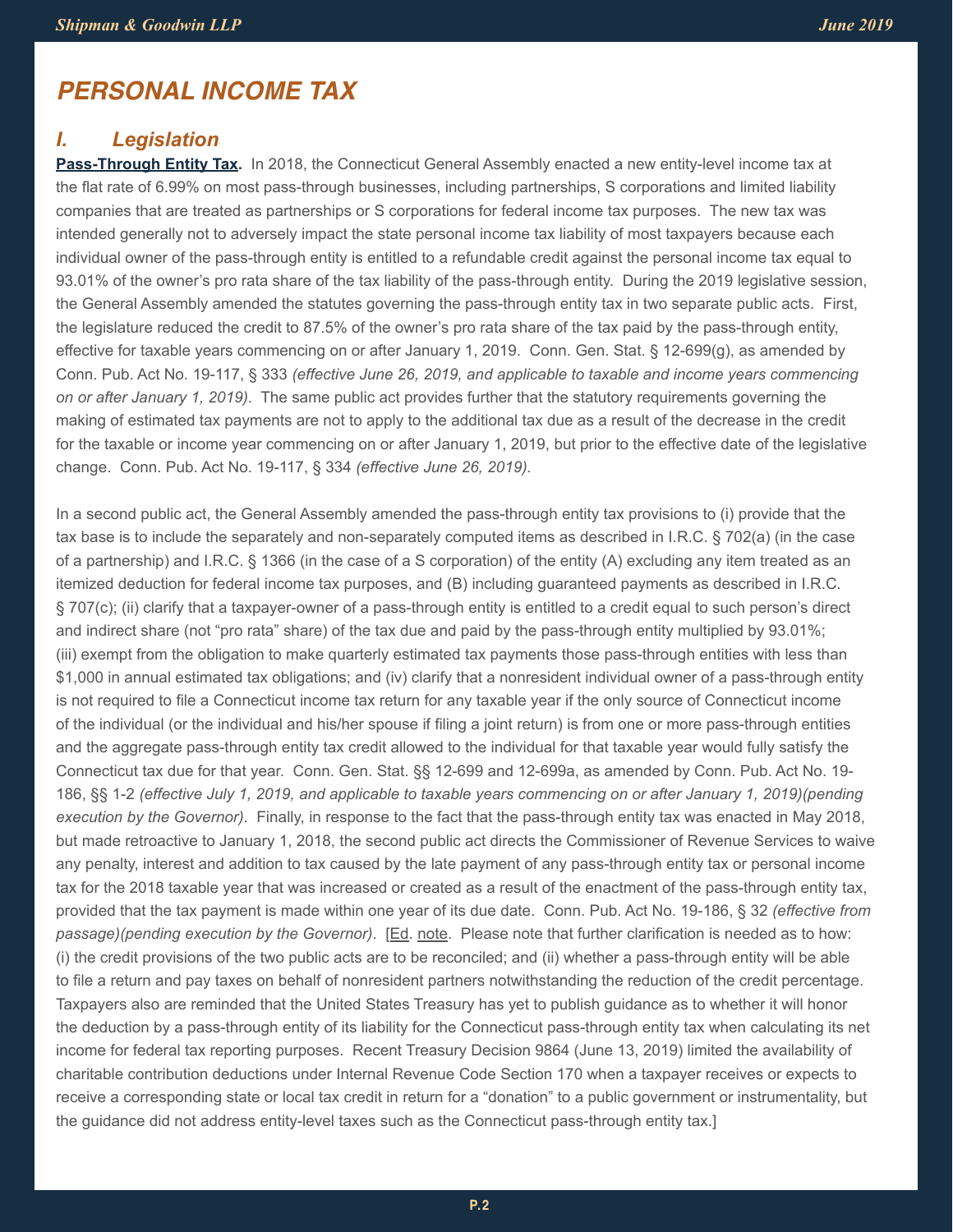**Angel Investor Tax Credit Program Extended.** The statute governing the angel investor tax credit program has been amended. In general, the program allows qualifying accredited investors who invest at least \$25,000 in a business certified by Connecticut Innovations, Inc. ("CI") to be eligible for a personal income tax credit equal to 25% of their investment. The amendment (i) extends the tax credit program for five years through June 30, 2024, (ii) increases the cap on the amount of tax credits an investor is allowed to receive under the program from \$250,000 to \$500,000, (iii) increases from \$3 million to \$5 million the aggregate amount of angel investor credits CI may reserve each fiscal year, and (iv) permits CI to prioritize, when reserving remaining available credits at the end of a fiscal year, veteran-owned, women-owned or minority-owned businesses and businesses owned by individuals with disabilities. Conn. Gen. Stat. § 12-704d, as amended by Conn. Pub. Act No. 19-117, § 347 *(effective July 1, 2019, and applicable to income and taxable years commencing on or after January 1, 2019).*

**Property Tax Credit.** Eligibility for the credit against the personal income tax for up to \$200 of property tax paid by an eligible taxpayer whose Connecticut adjusted gross income was below certain thresholds was further limited for the 2017 and 2018 taxable years to only those Connecticut residents who (i) attained age 65 before the close of the taxable year or (ii) filed a federal income tax return for the applicable year validly claiming one or more dependents. The limitation enacted for 2017 and 2018 has been extended to the 2019 and 2020 taxable years. Conn. Gen. Stat. §12-704c, as amended by Conn. Pub. Act No. 19-117, § 335 *(effective June 26, 2019)*. For taxable years commencing on or after January 1, 2021, however, the limitations described above, including the \$200 cap, will not apply to any taxpayer who has paid the "mansion surcharge" real estate conveyance fee of 2.25% on the portion of the consideration received on the sale in excess of \$2.5 million. (See the discussion under "Real Estate Conveyance Tax -- Mansion Surcharge" in the Miscellaneous Taxes section.) Instead, the taxpayer can receive a credit equal to one-third of the amount of the conveyance tax paid at the "mansion surcharge" rate in each of the three taxable years next succeeding the second taxable year after the taxable year in which such conveyance tax was paid. If any credit so allowed is not used because the amount of the credit exceeds the tax due, the unused credit amount may be carried forward for up to six taxable years. Conn. Gen. Stat. § 12-704c, as amended by Conn. Pub. Act No. 19-117, § 335 *(effective June 26, 2019).*

**State Teachers' Retirement System Payment Deduction.** The deduction for income (*i.e.*, pension payments) received from the state teachers' retirement system was scheduled to increase from the current 25% of such income to 50% of such income for each taxable year commencing January 1, 2019 and thereafter. New legislation delays for two years the increase in the deduction to 50% of such income until the taxable year commencing January 1, 2021. Conn. Gen. Stat. § 12-701(a)(20)(B), as amended by Conn. Pub. Act No. 19-117, § 332 *(effective June 26, 2019, and applicable to taxable years commencing on or after January 1, 2019)*. The 2019 legislation provides further that the estimated tax payment requirements are not to apply to the additional tax due as a result of the delay in the deduction increase for the taxable year commencing on or after January 1, 2019, but prior to the effective date of the delay. Conn. Pub. Act No. 19-117, § 334 *(effective June 26, 2019)*.

**STEM Graduate Tax Credit.** In 2017, the Connecticut General Assembly established a new tax credit for an individual who receives, on or after January 1, 2019, a bachelor's, master's or doctoral degree in science, technology, engineering or a math-related field. The \$500 refundable credit could be claimed for each of the first five years after graduation, but the taxpayer must be employed in Connecticut and either reside in this state, or move to this state within two years of graduation. The credit, which was to go into effect this year, has been repealed. Conn. Gen. Stat. § 12-704f, as repealed by Conn. Pub. Act No. 19-117, § 397 *(effective June 26, 2019, and applicable to taxable years commencing on or after January 1, 2019)*.

**Payroll Tax Study**. The Connecticut Department of Revenue Services (the "Department" or "DRS") has been charged with gathering the data necessary to evaluate the implementation of a payroll tax on employers in Connecticut

**P.3**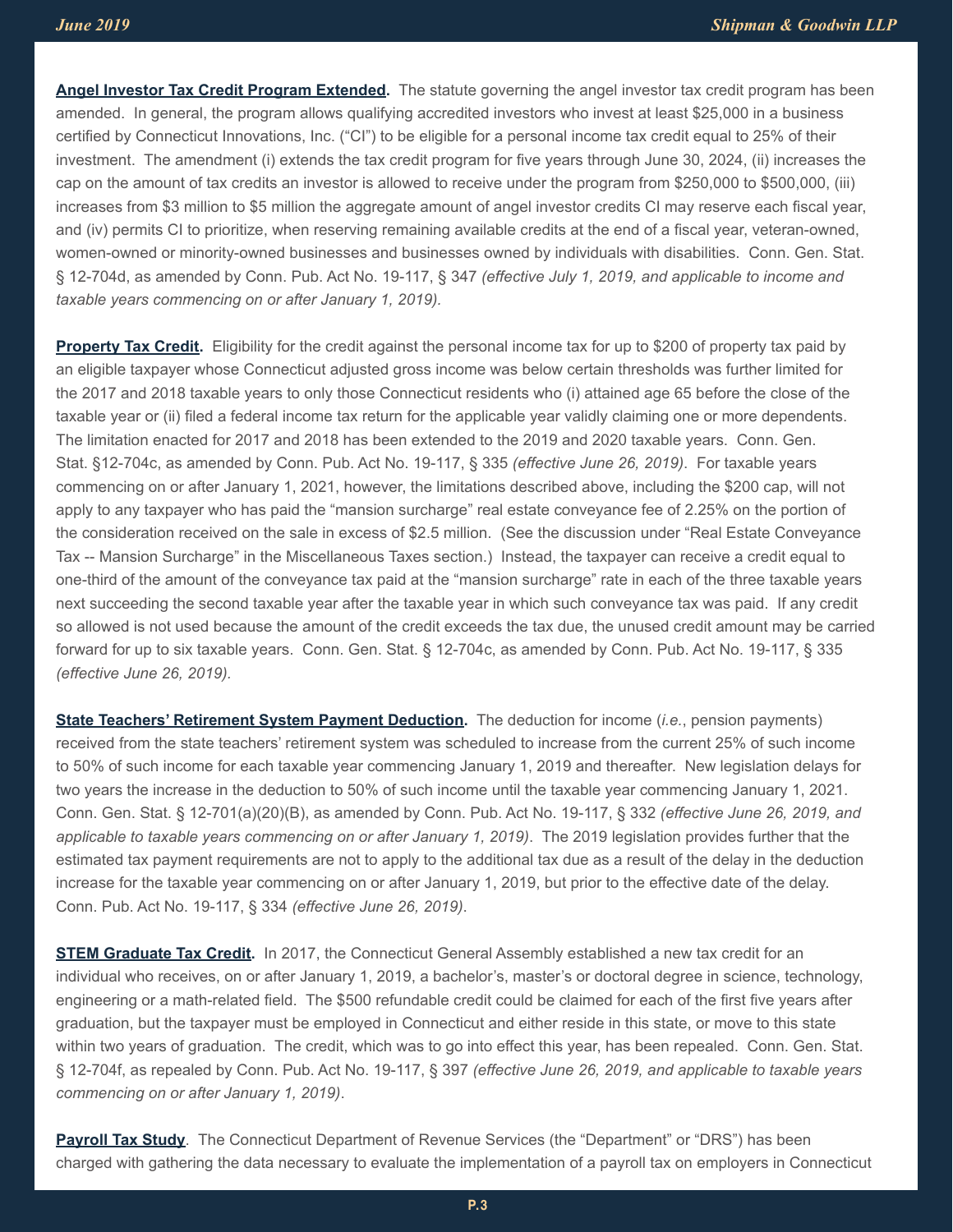commencing on January 1, 2021. The DRS is to develop, produce and mail to all employers an information return form by August 15, 2019. Each employer (other than federal, state or local governments, local or regional boards of education, tribal nations or self-employed individuals) will then be required to complete and return the information return form by October 1, 2019. The legislation further establishes a Payroll Commission, which shall consist of the Commissioner of Revenue Services, the Secretary of the Office of Policy and Management and the co-chairs and ranking members of the Joint Committee on Finance, Revenue and Bonding. The Payroll Commission is charged with conducting informational forums to educate itself and the public about the payroll tax proposal and to solicit and review public comments and written testimony on the proposal. Based upon this input, the Commission is to: (i) establish the wage base on which to impose a payroll tax; (ii) provide an opinion on whether a payroll tax may be imposed on the federal government or on tribal nations for wages paid to employees in Connecticut; (iii) provide a recommendation on whether a payroll tax should be levied on the state, municipalities, local or regional boards of education or tax-exempt organizations; (iv) recommend an option for the treatment of minimum wage employers and employees under a payroll tax; (v) assuming the implementation of a payroll tax, recommend a tax credit for low-income taxpayers such that the net income of all taxpayers is not less than their current net income under the current tax system; (vi) assuming the implementation of a payroll tax, provide estimates of the total revenue generated from the tax; (vii) provide an estimate of the total decrease in revenue as a result of reducing the personal income tax rates on wage income from 3.0%, 5.0%, 5.5%, 6.0%, 6.5%, 6.9% and 6.99% to, respectively, 0%, 0%, 0.5%, 1.0%, 2.5%, 2.9% and 2.99%; (viii) assuming that a payroll tax cannot be levied on each of the federal government and tribal nations, calculate the decrease in the state personal income tax liability of each of their respective employees; (ix) provide an estimate of the total revenue received from nonresident taxpayers under the current tax rate schedule and the proposed reduced tax rate schedule; (x) assuming the implementation of the payroll tax and that, in response, some employers will reduce wages or, reduce or forego wage increases, provide estimates of the decrease in federal income, Social Security and Medicare taxes; (xi) provide estimates of the annual total of state income tax and payroll tax that would be paid by or on behalf of an employee for each income decile; (xii) provide an estimate of the total amount of property tax deductions that taxpayers may take under an itemized federal tax return if the payroll tax is implemented; and (xiii) provide separate estimates based upon the imposition of the payroll tax immediately at five percent on wage income or phased in over three years. The Payroll Commission is to submit its report to the Finance, Revenue and Bonding Committee no later than January 15, 2020, which report should include withholding schedules and describe ways to publicize and educate taxpayers about the payroll tax proposal. Conn. Pub. Act No. 19-117, § 385 *(effective June 26, 2019)*.

**Paid Family and Medical Leave.** The General Assembly has established the Paid Family and Medical Leave Insurance Authority (the "Authority") to establish and administer a new Paid Family and Medical Leave Insurance Program (the "Program"). The Program is to provide up to 12 weeks of family and medical leave compensation to covered employees during any 12-month period, as well as two additional weeks of compensation to a covered employee for a serious health condition resulting in incapacitation. The Program will be funded by employee contributions that are to begin on January 1, 2021, and no later than February 1, 2021. The Authority must determine annually the employee contribution rate which cannot exceed 0.5%. The amount of an employee's earnings subject to contributions is not to exceed the Social Security contribution and benefit base (currently \$132,900). Alternatively, employers can provide benefits through a private plan as long as the plan provides for at least the same level of benefits under the same conditions and employee costs. Conn. Pub. Act No. 19-25, §§ 1-9 *(effective June 25, 2019).*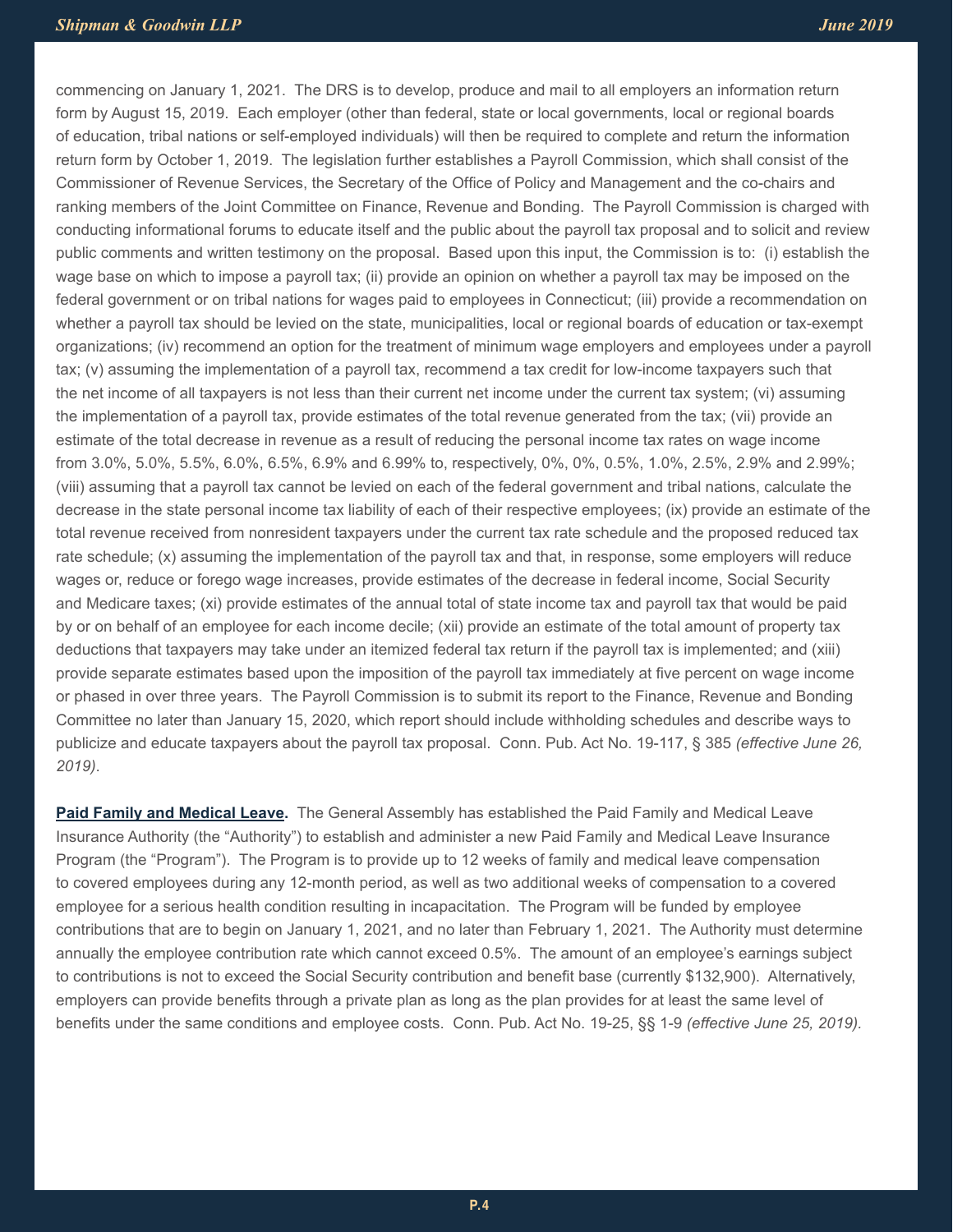## *CORPORATION BUSINESS TAX*

#### *I. Legislation*

**Corporation Business Tax Surcharge.** The Connecticut General Assembly again has extended the surcharge on the corporation business tax. Except when a taxpayer's corporation business tax is equal to the minimum tax of \$250, the taxpayer shall pay an additional tax in an amount equal to 10% of the tax otherwise due whether calculated based on the net income or capital base of the taxpayer (without reduction of the tax so calculated by the amount of any credit against such tax). The surcharge continues not to be applicable to any taxpayer whose gross income for the income year was less than \$100 million (unless the taxpayer was a taxable member of a combined group that files a combined unitary tax return). Conn. Gen. Stat. §§ 12-214(b)(8) and 12-219(b)(8), as amended by Conn. Pub. Act No. 19-117, §§ 341-342 *(effective June 26, 2019, and applicable to income years commencing on or after January 1, 2019)*. Please note that the additional tax due as a result of the extension of the corporation business tax surcharge is not to be considered when determining a taxpayer's compliance with the estimated tax obligations for any income year commencing prior to the effective date of the amendment to the corporation business tax surcharge. Conn. Pub. Act No. 19-117, § 343 *(effective June 26, 2019)*.

**Corporation Business Tax Credit Cap Reduced.** The general cap on the aggregate amount of tax credits and excess credits allowable to a taxpayer subject to the corporation business tax is set at 50.01% of the amount of tax due from the taxpayer for the year prior to the application of such credit or credits, effective for income years commencing on or after January 1, 2019. The legislation repeals a scheduled increase in the general cap to 70% of the amount of corporation business tax due from the taxpayer (prior to the application of such credit or credits) for income years commencing on or after January 1, 2019. Conn. Gen. Stat. § 12-217zz(a), as amended by Conn. Pub. Act No. 19-117, § 349 *(effective June 26, 2019, and applicable to income years commencing on or after January 1, 2019).*

**Capital Base Tax Phase Out.** Under current law, a taxpayer subject to the Connecticut corporation business tax, other than a financial service company, generally is required to pay the greater of the tax calculated based on its net income from business transacted in Connecticut or on its capital base (but, in any event, not less than the minimum tax of \$250 plus, if applicable, any surcharge). The capital base tax is being phased out such that the tax rate per dollar is (i) 3.1 mills (0.31%) for income years commencing prior to January 1, 2021, (ii) 2.6 mills for the income year commencing on or after January 1, 2021, and prior to January 1, 2022, (iii) 2.1 mills for the income year commencing on or after January 1, 2022, and prior to January 1, 2023, (iv) 1.1 mills for the income year commencing on or after January 1, 2023, and prior to January 1, 2024, and (v) 0 mills for income years commencing on or after January 1, 2024. Conn. Gen. Stat. § 12-219(a)(1), as amended by Conn. Pub. Act No. 19-117, § 340 *(effective June 26, 2019)*.

# *SALES AND USE TAX*

## *I. Legislation*

**Sales Tax Nexus.** Connecticut again has amended the statutes governing when it can impose on a remote seller (*i.e.*, a retailer which has no physical presence in Connecticut) the obligation to collect, remit and report Connecticut sales tax on sales to Connecticut. Under current law, a remote retailer is deemed to be "engaged in business" in Connecticut if the retailer: (i) sells tangible personal property or services and (A) has gross receipts of at least \$250,000 and (B) makes 200 or more retail sales from outside Connecticut to destinations within Connecticut during the 12-month period ended on the immediately preceding September 30th; or (ii) makes sales of tangible personal property or services through an agreement with another person located in Connecticut under which the Connecticut person receives a commission or other compensation based upon sales, or such Connecticut person, directly or indirectly, refers potential customers, provided that such actions result in gross receipts from such sales in excess of \$250,000. Effective July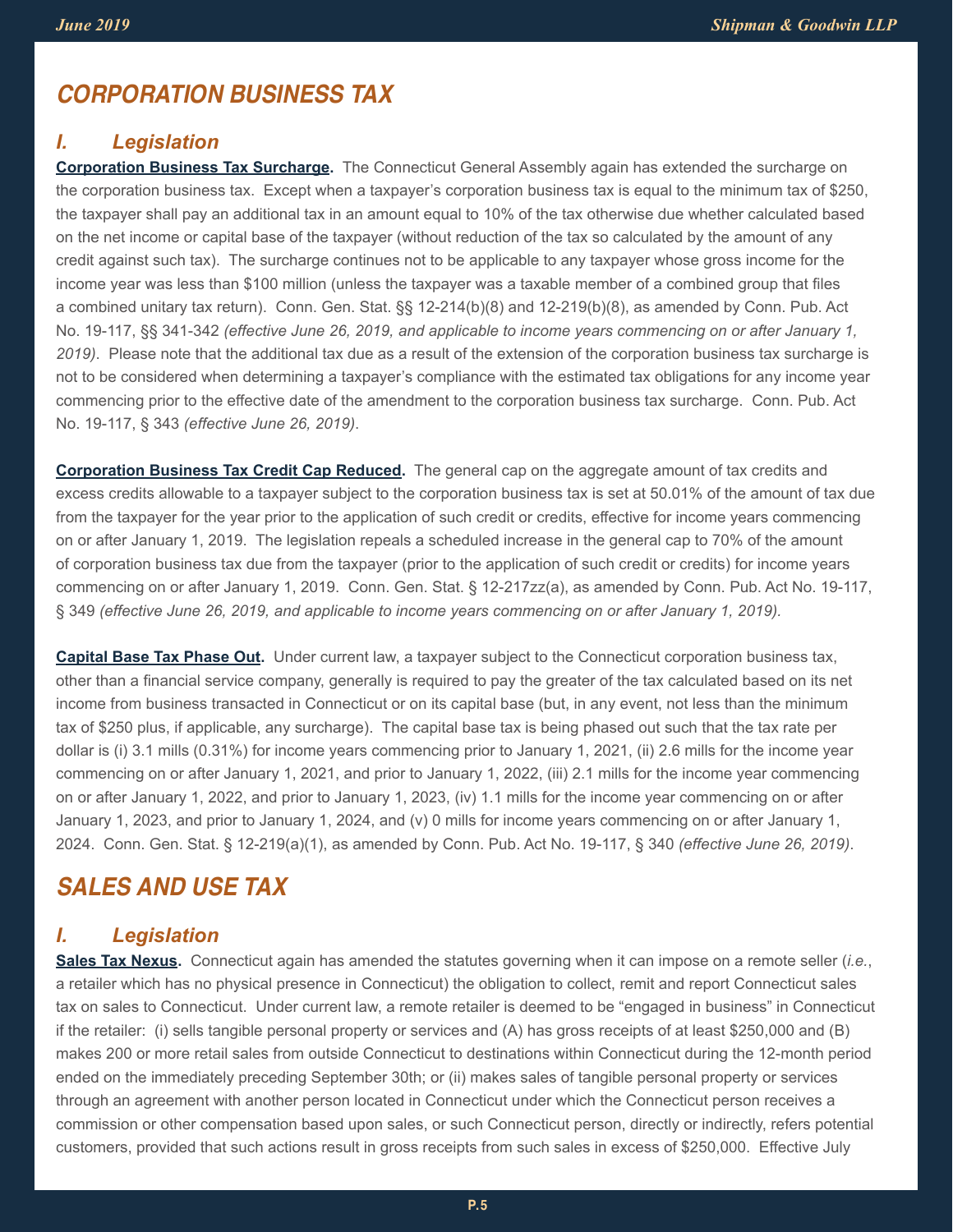1, 2019, this standard is revised to impose the obligation to collect, remit and report Connecticut sales tax if the remote retailer: (i) has \$100,000 of gross receipts and made 200 or more retail sales from outside of Connecticut to destinations within Connecticut during the 12-month period ended on the immediately preceding September 30th; or (ii) makes sales of tangible personal property or services in excess of \$100,000 through such an agreement with a Connecticut person. Conn. Gen. Stat. §§ 12-407(a)(12) (definition of "retailer"), and 12-407(a)(15)(A) (definition of "engaged in business in the state"), as amended by Conn. Gen. Pub. Act No. 19-117, §§ 327-328 *(effective July 1, 2019, and applicable to sales occurring on or after July 1, 2019)*.

**Digital Goods and Downloads.** For purposes of the application of the Connecticut sales and use tax to tangible personal property, "tangible personal property" is redefined to now also include "digital goods" and canned or prewritten software "that is electronically accessed or transferred, other than when purchased by a business for use by such business, and any additional content related to such software . . . . " "Digital goods" are defined to mean "audio works, visual works, audio-visual works, reading materials or ring tones, that are electronically accessed or transferred." The governing statutes are further amended to provide that the sale of digital goods or computer and data processing services shall be considered a sale for resale if such digital goods or services are subsequently resold as an integral, inseparable component part of a digital good or service by the purchaser to the ultimate consumer. Similarly, the sale of canned or prewritten computer software shall be considered a sale for resale "if such software is subsequently sold, licensed or leased unaltered by the purchaser to an ultimate consumer." In the case of a sale for resale of a digital good, computer and data processing service or canned or prewritten software, the purchaser must maintain records that substantiate: (i) from whom the digital good, service or software was purchased and to whom the digital good, service or software was sold, licensed, or leased; (ii) the purchase price of the digital good, service or software; and (iii) the "nature of the transaction with the ultimate consumer" that, in the case of canned or prewritten software, demonstrates that "the same software was provided unaltered to the ultimate consumer." Conn. Gen. Stat. § 12-407(a) (13), as amended by Conn. Pub. Act No. 19-117, § 319 *(effective October 1, 2019, and applicable to sales occurring on or after October 1, 2019)*; Conn. Gen. Stat. § 12-407(a)(43), as added by Conn. Pub. Act No. 19-117, § 320 *(effective October 1, 2019, and applicable to sales occurring on or after October 1, 2019)*; and Conn. Gen. Stat. §§ 12-410(5) and 12-407(a)(37), as amended by Conn. Pub. Act No. 19-117, §§ 321-322 *(effective October 1, 2019, and applicable to sales occurring on or after October 1, 2019)*. [Ed. note. The intent of this legislative change is to increase the effective sales and use tax rate from 1% to 6.35% on sales of digital goods and on the non-business, electronic transfer of canned or prewritten software. Under current law, digital goods and the electronic transfer of canned and prewritten software are taxed as computer and data processing services at the 1% sales and use tax rate. We are hopeful that the DRS will publish guidance as to the sales and use tax treatment of transactions where digital goods/ canned or prewritten software are packaged with computer and data processing services.]

**Meals and Beverages.** Effective October 1, 2019, the effective sales and use tax rate is increased from 6.35% to 7.35% on (i) meals sold by an eating establishment, caterer or grocery store, and (ii) spirituous, malt or vinous liquors, soft drinks, sodas or beverages "such as are ordinarily dispensed at bars and soda fountains, or in connection therewith . . . ." Conn. Gen. Stat. §§ 12-408(1) and 12-411(1), as amended by Conn. Pub. Act No. 19-117, §§ 323-324 *(effective October 1, 2019, and applicable to sales occurring on or after October 1, 2019).*

**Motor Vehicle Parking.** Effective January 1, 2020, the sales and use tax on motor vehicle parking will be expanded to include all such parking, excluding space in a parking lot owned or leased under the terms of a lease of not less than ten years' duration and operated by an employer for the exclusive use of its employees. The current exemptions for metered space, state seasonal parking lots and municipally-owned parking lots are all repealed. Conn. Gen. Stat. § 12-407(a)(37)(N), as amended by Conn. Pub. Act No. 19-117, § 325 *(effective January 1, 2020, and applicable to sales occurring on or after January 1, 2020).*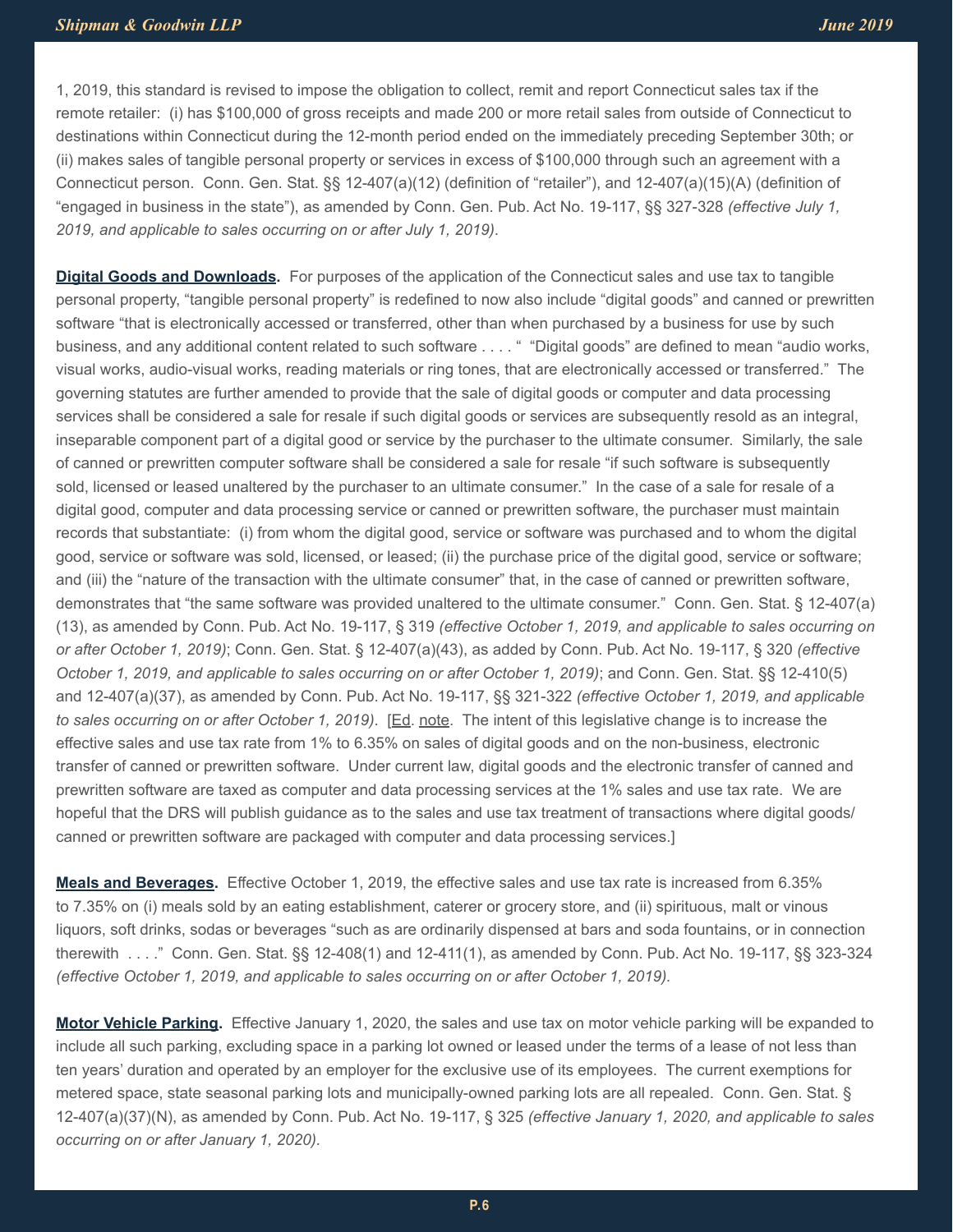**Dry Cleaning and Laundry Services.** Effective January 1, 2020, dry cleaning services and laundry services, excluding coin-operated services, are subject to the Connecticut sales and use tax. Conn. Gen. Stat. § 12-407(a)(37) (PP), as added by Conn. Pub. Act No. 19-117, § 325 *(effective January 1, 2020, and applicable to sales occurring on or after January 1, 2020).*

**Interior Design Services.** Effective January 1, 2020, interior design services described in NAICS Industry Group 54141, other than those services purchased by a business for use by such business, are subject to the Connecticut sales and use tax. To qualify for the business-to-business exemption, the purchaser must provide to the retailer a proper certificate certifying that the purchaser is a business and is purchasing the interior design services for its business. Conn. Gen. Stat. §§ 12-407(a)(37)(QQ) and 12-412(124), as added by Conn. Pub. Act No. 19-117, §§ 325- 326 *(effective January 1, 2020, and applicable to sales occurring on or after January 1, 2020)*.

**Electronic Sales Tax Payments.** The Commissioner of Revenue Services is directed to consult with the Streamlined Sales Tax Governing Board to develop a list of certified service providers that can facilitate sales tax collection and remittance. The Commissioner is then to develop a plan to implement the use of such providers for the collection, reporting and remittance of sales and use taxes, which plan may include the requirement that retailers use such providers and identify the cost that may be incurred by retailers of such services. The plan is to be submitted by the Commissioner to the Joint Committee on Finance, Revenue and Bonding not later than February 5, 2020. Conn. Pub. Act No. 19-117, § 331 *(effective June 26, 2019)*. [Ed. note. The intent of this effort is ultimately to require retailers to electronically deposit sales tax collected through these service providers.]

**Short-Term Rental Facilitator.** The definition of a "retailer" subject to the obligation to collect, remit and report Connecticut sales and use tax is amended to include "short-term rental facilitator" (e.g., VRBO, Airbnb). A "shortterm rental facilitator" is defined to mean any person that (i) facilitates retail sales of at least \$250,000 during the prior 12-month period by short-term rental operators by providing a short-term rental platform, (ii) directly or indirectly through agreements or arrangements with third parties, collects rent for occupancy and remits payment to the shortterm rental operators, and (iii) receives compensation or other consideration for these services. A "short-term rental operator" is any person that has an agreement with the short-term rental facilitator regarding the listing or advertising of a short-term rental in Connecticut (*i.e.*, the owner of the furnished residence or similar accommodation), and a "shortterm rental platform" means a physical or electronic place (including a website or dedicated software application) that allows short-term rental operators to display available accommodations to prospective guests. A "short-term rental" is the transfer for consideration of the occupancy in a furnished residence or other accommodation for a period of 30 consecutive days or less. The short-term rental facilitator is required to register for a sales and use tax permit, and collect and remit tax on any sale as though the short-term rental facilitator was the operator of the accommodation. The short-term rental operator is not liable for the collection of the sales tax to the extent the short-term rental facilitator collected the tax due on the rent. Conn. Pub. Act 19-117, § 329 *(effective October 1, 2019)*; Conn. Gen. Stat. § 12- 407(a)(12), as amended by Conn. Pub. Act No. 19-117, § 330 *(effective October 1, 2019, and applicable to sales occurring on or after October 1, 2019)*.

**Referrer Liability.** Last year, the General Assembly enacted legislation imposing certain notice and filing requirements on any "referrer" business. In general, a "referrer" is any person who (i) contracts or otherwise agrees with a seller to list or advertise for sale one or more items of tangible personal property by any means, including an Internet website and a catalog, provided such listing or advertisement includes the seller's shipping terms or a statement of whether the seller collects sales tax, (ii) offers a comparison of similar products offered by multiple sellers, (iii) receives commissions, fees or other consideration in excess of \$125,000 during the prior twelve-month period from a seller or sellers for such listings or advertisements, (iv) refers, via telephone, Internet website link or other means, a potential customer to a seller or an affiliate of the seller, and (v) does not collect payments from the customer for the seller.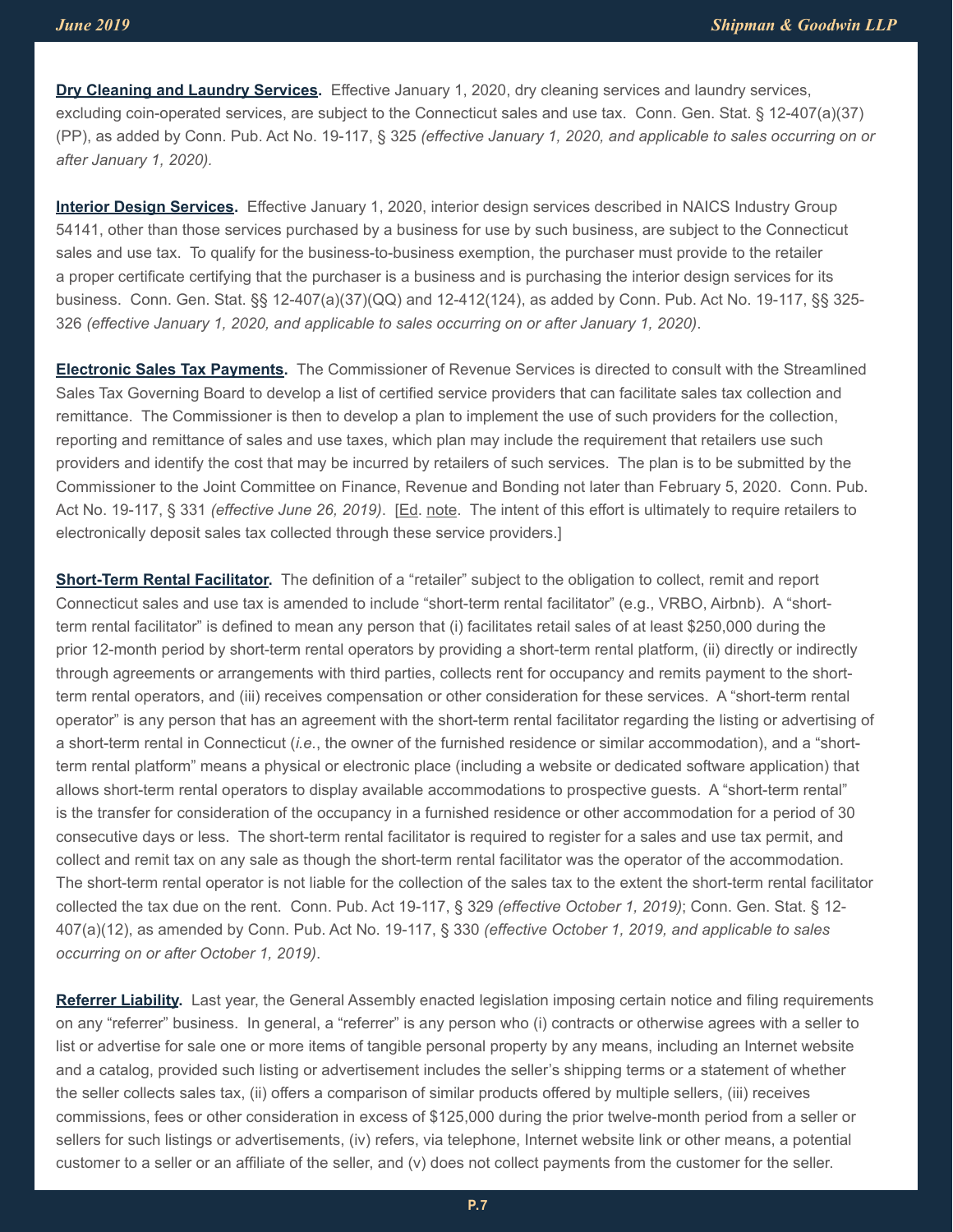New legislation delays (i) by six months, from July 1, 2019, to January 1, 2020, the date by which referrers must begin providing a quarterly notice to sellers to whom they transferred sales during the previous year (which notice must, among other things, inform the sellers of the requirement to collect and remit sales and use tax on sales to Connecticut); and (ii) by one year, from January 31, 2020 to January 31, 2021, the date by when referrers must begin submitting an annual report to the DRS providing the name and address of each seller to which the referrer sent a quarterly notice. Conn. Gen. Stat. § 12-408f, as amended by Conn. Pub. Act No. 19-186, § 33 *(effective from passage) (pending execution by the Governor).*

**Safety Apparel.** The exemption from the Connecticut sales and use tax for sales of and the storage, use or other consumption of safety apparel is repealed as of January 1, 2020. Conn. Gen. Stat. § 12-412(91), as repealed by Conn. Pub. Act No. 19-117, § 400 *(effective January 1, 2020).*

**Exempt Bicycle Helmets.** Under current law, there is an exemption from the Connecticut sales and use tax for sales of, and the storage use or other consumption, of bicycle helmets which conform to the minimum specifications established by the American National Standards Institute or the Snell Memorial Foundation's Standard for Protective Headgear for Use in Bicycling. Effective July 1, 2019, the exemption also shall apply to helmets which conform to the minimum specifications established by the United States Consumer Product Safety Commission or the American Society for Testing and Materials. Conn. Gen. Stat. § 12-412(102), as amended by Conn. Pub. Act No. 19-162, § 20 *(effective October 1, 2019)(pending execution by the Governor).*

**Single-Use Checkout Bag Fee.** For the period commencing August 1, 2019 and ending June 30, 2021, every retailer that maintains a retail store in Connecticut and sells tangible personal property directly to the public will be required to charge a fee of ten cents for each single-use checkout bag provided to the customer at the point of sale, and indicate the number of single-use checkout bags provided and the total amount of the fee charged on any transaction receipt provided to a customer. A "single-use checkout bag" is defined as a plastic bag with a thickness of less than four mils, but does not include (i) a bag provided to contain meat, seafood, loose produce or other unwrapped food items, (ii) a newspaper bag, or (iii) a laundry or dry cleaning bag. The retailer is to report and remit such fees to the Commissioner of Revenue Services in the form and manner required under the Connecticut Sales and Use Taxes Act. On or after July 1, 2021, no owner or operator of a store may provide or sell a single-use checkout bag to a customer. Conn. Pub. Act No. 19-117, § 355 *(effective August 1, 2019).*

**Uncollectible Sales Tax Credits.** Current law allows a retailer to take a credit against its sales and use tax liability for sales tax paid on a charge account or credit sale transaction that is later deemed uncollectible. In general, if a retailer, after taking such credit, is able to collect all or a portion of the delinquent account, the retailer is required to include the collected payment in its next sales and use tax return. New legislation now requires the retailer to apply any such late payment first toward the sales tax due (but only up to the amount of the sales tax for which the credit was claimed). Conn. Gen. Stat. § 12-408(2)(B), as amended by Conn. Pub. Act No. 19-186, § 5 *(effective from passage, and applicable to claims for credit received on or after such date)(pending execution by the Governor).*

**Special Transportation Fund Diversion.** The schedule for the current and next fiscal year for the diversion to the Special Transportation Fund of amounts received from the sales and use tax on the sale of a motor vehicle is revised as follows: (i) 17% of such amounts (rather than 33%) for calendar months commencing on or after July 1, 2019, but prior to July 1, 2020; and (ii) 25% of such amounts (rather than 56%) for calendar months commencing on or after July 1, 2020, but prior to July 1, 2021. Conn. Gen. Stat. §§ 12-408(1) and 12-411(1), as amended by Conn. Pub. Act No. 19-117, §§ 317-318 *(effective July 1, 2019, and applicable to sales occurring on or after July 1, 2019)*.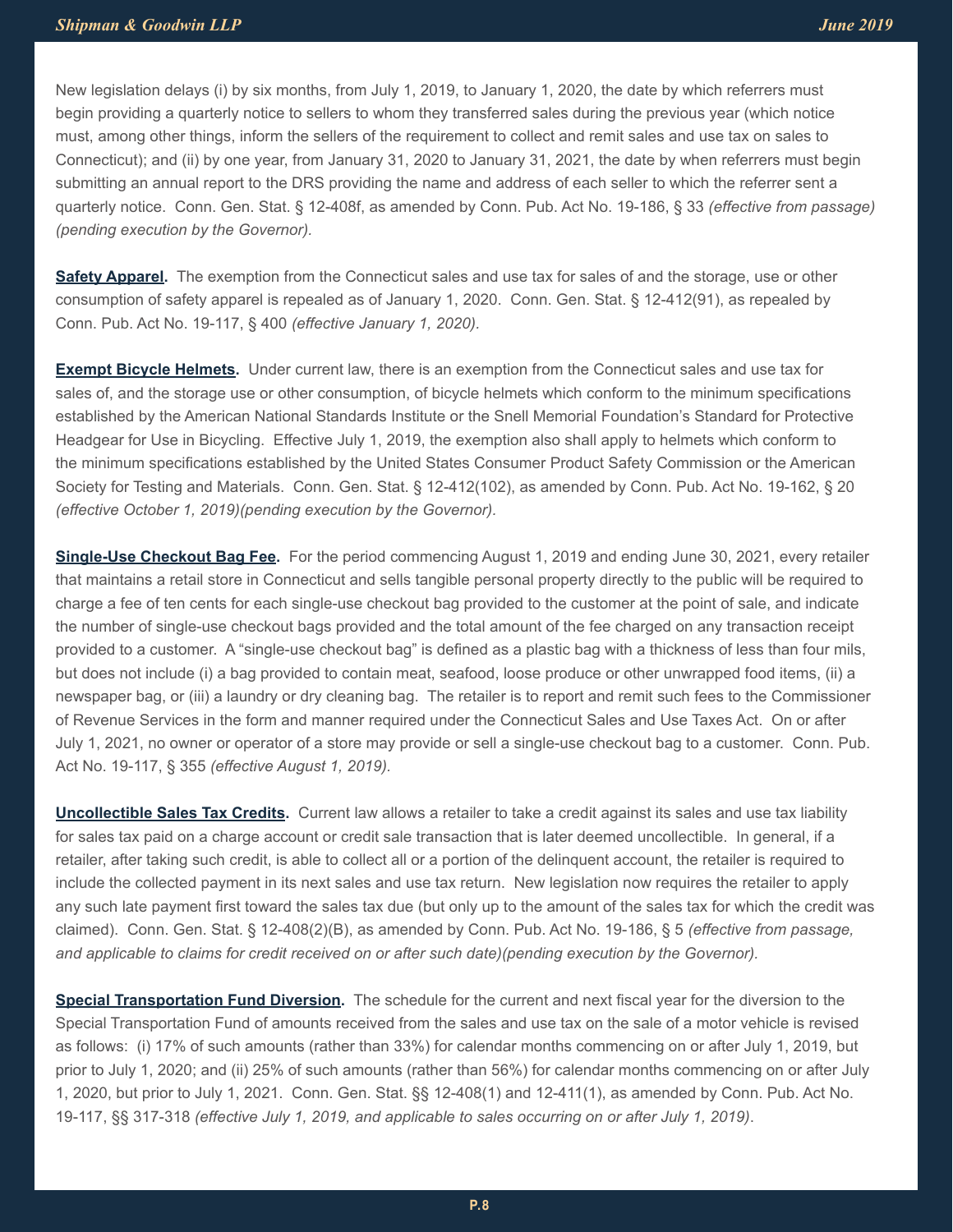## *ESTATE AND GIFT TAX*

#### *I. Legislation*

**Nonresident Decedent Estates.** When determining the Connecticut estate tax liability of a nonresident decedent, a "pass-through entity" will be disregarded, and the real property and tangible personal property of the entity will be treated as personally owned by the decedent in proportion to the decedent's constructive ownership in the entity if (i) the entity does not carry on a business for the purpose of profit and gain, (ii) the ownership of the property by the entity was not for a valid business purpose, or (iii) the property was acquired by other than a bona fide sale for full and adequate consideration and the decedent retained a power with respect to or interest in the property that would bring the real property located in Connecticut within the decedent's federal gross estate. For purposes of this provision, a "pass-through entity" is an S corporation, an entity taxed as a partnership for federal income tax purposes or a single member limited liability company that is disregarded for federal income tax purposes. Conn. Gen. Stat. § 12-391(e)(2), as amended by Conn. Pub. Act No. 19-186, § 31 *(effective from passage)(pending execution by the Governor)*.

#### *II. Administrative Pronouncements*

**Connecticut Estate Tax Deduction.** On August 9, 2018, the IRS Office of Chief Counsel issued a memorandum clarifying an issue that had arisen in a number of estates of Connecticut decedents as to what portion of Connecticut estate tax can be deducted under Internal Revenue Code Sec. 2058 in determining an estate's federal estate tax liability. IRC Sec. 2058 allows a deduction for the "amount of any estate, inheritance, legacy, or succession taxes actually paid to any State or the District of Columbia, in respect of any property included in the gross estate." The Memorandum first addressed the question of whether the IRC Sec. 2058 deduction should be reduced to the extent the Connecticut estate tax paid is attributable to gifts made by the decedent during his or her lifetime because the lifetime gifts are not "property included in the [federal] gross estate." After reviewing how the Connecticut estate tax base and the federal gross estate are defined and comparing that to how the Connecticut estate tax and the federal estate tax are respectively calculated, the Office of Chief Counsel concluded that lifetime gifts are not included in the federal gross estate or the Connecticut estate tax base. However, lifetime gifts are included in the computation of the Connecticut estate tax in the same manner in which they are included in the computation of the federal estate tax. Therefore, the IRC Sec. 2058 deduction properly includes Connecticut estate tax paid that is attributable to lifetime gifts. Accordingly, there is no reduction in the IRC Sec. 2058 deduction for Connecticut estate tax effectively resulting from lifetime Connecticut taxable gifts with one exception. Specifically, the Memorandum explains that the one exception to this rule concerns Connecticut gift taxes paid on gifts made within three years of death. The Connecticut estate tax base consists of the value of the federal gross estate plus the value of Connecticut gift taxes paid on gifts made within three years of death. The federal gross estate, on the other hand, does not include the value of Connecticut gift taxes paid on gifts made within three years of death. The Office of Chief Counsel concluded, therefore, that to the extent a portion of the Connecticut estate tax levied is attributable to Connecticut gift taxes paid on gifts made within three years of death, that amount may not be deducted under IRC Sec. 2058 because it does not constitute tax paid to a state "in respect of property included in the [federal] gross estate."

## *PROPERTY TAX*

### *I. Legislation*

**First Responders Tax Abatement.** Under current law, a municipality may establish, by ordinance, a program to provide property tax relief for a (i) non-salaried local emergency management director, (ii) any individual who volunteers his or her services as a firefighter, fire police officer, emergency medical technician, paramedic, civil preparedness staff, active member of a volunteer canine search and rescue team, active member of a volunteer underwater search and rescue team, or ambulance driver in the municipality, or any individual who is a retired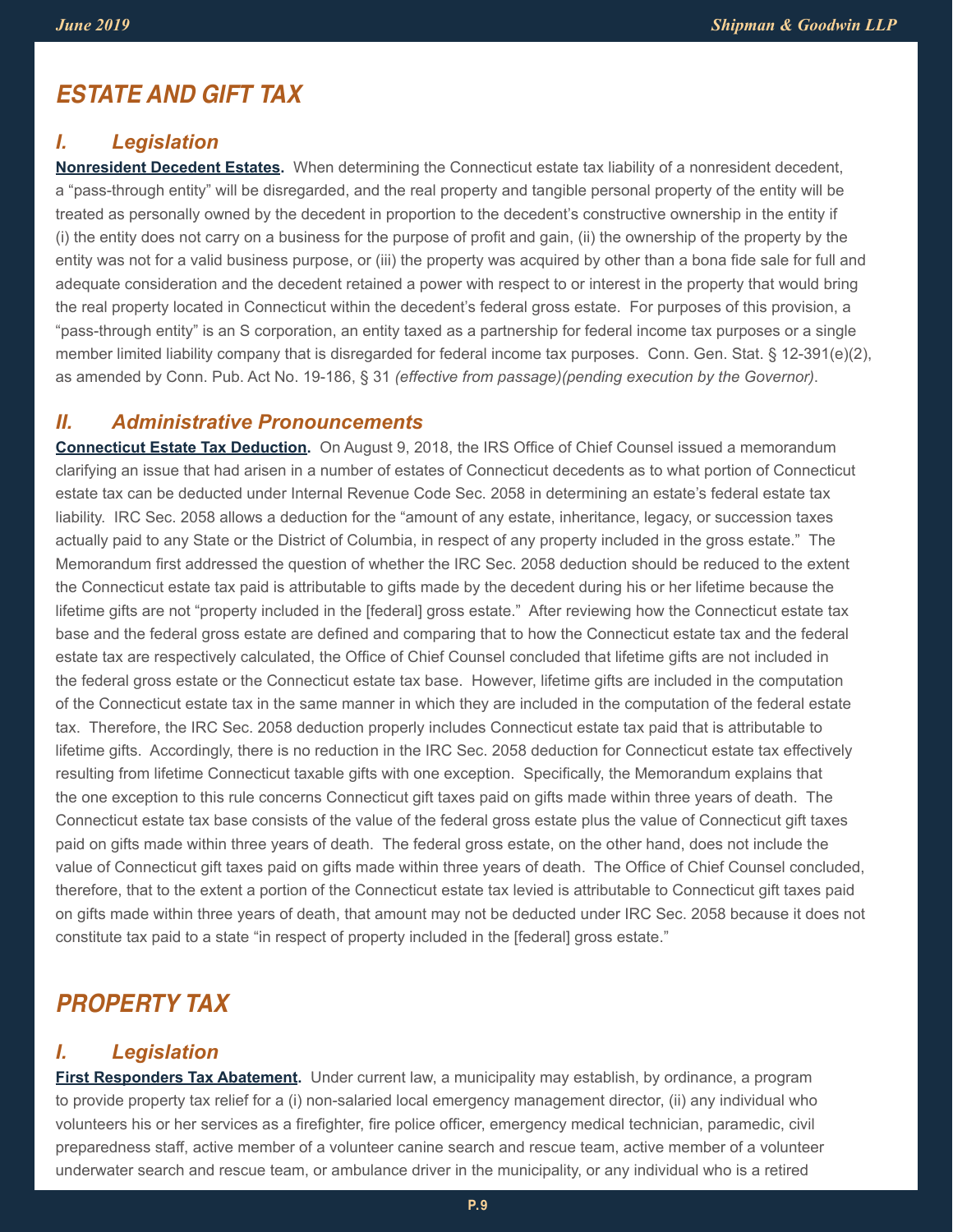volunteer firefighter, fire police officer or emergency medical technician who has completed at least 25 years of service. The amount of the tax relief may be equal to either (i) up to a specified amount (the "Abatement Cap") in property taxes due for any fiscal year, or (ii) an exemption applicable to the assessed value of real or personal property up to an amount equal to the quotient of \$1 million divided by the mill rate in effect at the time of the assessment. Effective July 1, 2019, the Abatement Cap is increased from up to \$1,000 to (i) up to \$1,500 for the period commencing July 1, 2019, and ending June 30, 2021, and (ii) up to \$2,000 on and after July 1, 2021. Conn. Gen. Stat. § 12-81w, as amended by Conn. Pub. Act No. 19-36, § 1 *(effective July 1, 2019)(pending execution by the Governor).*

**Circuit Breaker Program.** The state's Circuit Breaker Program (a/k/a the Elderly and Disabled Homeowners' Tax Relief Program) generally provides for property tax reductions for homeowners (and, under certain circumstances, tenants for life or for a term of years or a resident of a multiple-dwelling complex) who are elderly or permanently and totally disabled and who meet certain income qualifying guidelines. The ability to obtain such tax relief has now been extended to property held in trust for a qualifying owner, provided that the owner, or the owner and the owner's spouse, are the grantor and beneficiary of that trust. Conn. Gen. Stat. § 12-170aa(b), as amended by Conn. Pub. Act No. 19-66, § 1 *(effective October 1, 2019, and applicable to assessment years commencing on or after October 1, 2019) (pending execution by the Governor)*.

**Climate Change Reserve Funds.** New legislation authorizes the legislative body of a municipality, upon the recommendation of its chief executive officer and approval of its budget-making authority, to create a Climate Change and Coastal Resiliency Reserve Fund to pay for municipal property losses, capital projects and studies related to mitigating hazards and vulnerabilities of climate change, including land acquisition. Such a fund can be funded by (i) transfers from the municipality's budget reserve fund, (ii) certain municipal bonds, and (iii) the annual levy of a tax for the benefit of the fund (in the same manner and at the same time as the regular annual taxes of the municipality). Conn. Pub. Act No. 19-77, § 1 *(effective July 1, 2019)(pending execution by the Governor)*.

**Tax Increment Districts.** The statute setting forth the process that must be followed by a municipality to establish a tax increment financing (TIF) district has been amended to provide greater flexibility for a municipality when obtaining an advisory opinion on the consistency of a proposed TIF master plan with the local plan of conservation and development ("POCD"). Generally, a TIF district is only effective when the legislative body of the municipality both approves the district and adopts a district master plan. The amendment eliminates the requirement that the municipal legislative body adopt the TIF master plan at the same time that the body votes to establish the district. Rather, the legislative body may adopt the master plan (i) after receiving a written advisory opinion on the master plan's compliance with the POCD, or (ii) ninety days after requesting such opinion, whichever is earlier. Conn. Gen. Stat. §§ 7-339ee and 7-339ff, as amended by Conn. Pub. Act No. 19-185, §§ 1-2 *(effective October 1, 2019)(pending execution by the Governor).*

**Electric Generating Facility.** By law, a municipality may treat an electric generating facility that completes construction after July 1, 1998, as though it were located in an enterprise zone and used for commercial or retail purposes and, therefore, with the approval of its legislative body, may fix the full amount of either the applicable property taxes or assessment on the facility's real and personal property. Under new legislation, a municipality, with approval of its legislative body, may extend these same tax benefits to an existing electric generating facility that completed construction before July 1, 1998, if a new facility is built on the same site and construction is completed after July 1, 2019. The existing and new facility may be treated as a single combined plant for purposes of fixing its tax and assessment, and may fix the full amount of either the property tax or assessment on the combined plant before, during and after construction of the new plant. The property tax or assessment so fixed must approximate the projected tax liability of the combined facility based on a reasonable estimation of its fair market value as determined by the municipality upon the exercise of its best efforts. Conn. Gen. Stat. § 32-71a, as amended by Conn. Pub. Act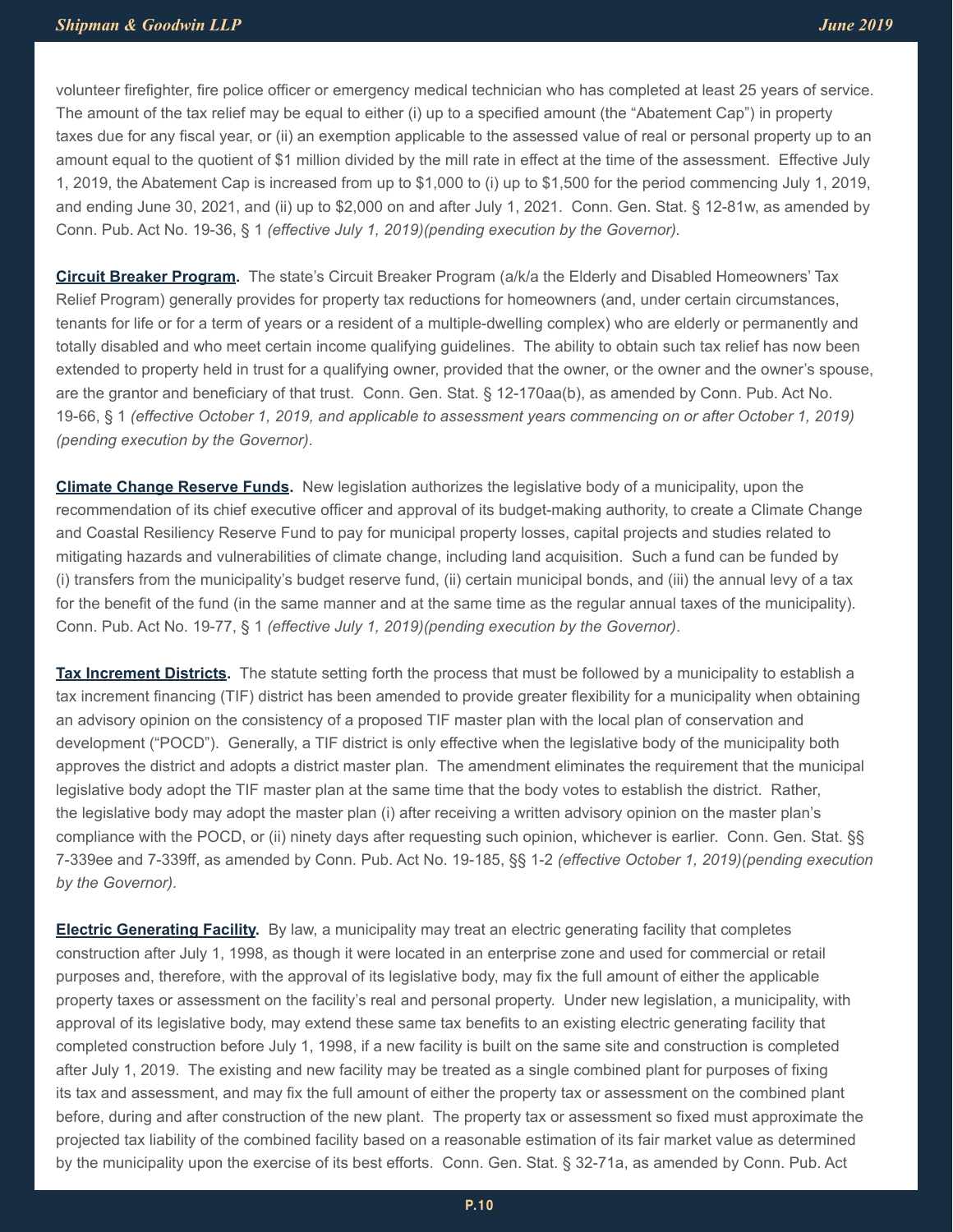No. 19-81, § 1 *(effective from passage, and applicable to assessment years commencing on or after October 1, 2018) (pending execution by the Governor).*

**Extension to File Declaration.** The property tax statutes are amended to clarify that a taxpayer which is required to file an annual declaration of personal property by November 1st may request a filing extension with the assessor of the municipality. The request must be made on or before the November 1st filing deadline (or the next business day if November 1st falls on a weekend), and may be made by electronic filing if the municipality agrees to accept electronic filing under Conn. Gen. Stat. § 12-41(d). The assessor may grant the extension for not more than 45 days upon determination that there is good cause. Conn. Gen. Stat. § 12-42, as amended by Conn. Pub. Act No. 19-200, § 3 *(effective July 1, 2019)(pending execution by the Governor).*

**Land Bank Authority.** New legislation authorizes one or more municipalities to establish a charitable nonstock corporation to act as a land bank authority to purchase, hold and convey real property (other than a brownfield) or an interest thereof in the municipality or municipalities that established the authority. Any real property or interest thereof held by the authority, and any income therefrom, shall be exempt from state and local taxation. In addition, commencing on the October 1st immediately following a conveyance of property or property interest by an authority, and annually thereafter for five years, 50% of the taxes collected by a municipality on the conveyed property or property interest is to be remitted to the authority. Conn. Pub. Act No. 19-175, § 1 *(effective from passage)(pending execution by the Governor).*

**Disabled Service Members and Veterans.** The state-mandated property tax exemption has been increased generally by \$500 for an individual who has (i) served, or is serving, in the United States Army, Navy, Marine Corps, Coast Guard or Air Force, and (ii) a disability rating from the United States Department of Veteran Affairs of at least 10%. The amount of the exemption ranges now from \$2,000 to \$3,500 depending upon the disability rating or if the individual is age 65 or older. Conn. Gen. Stat. § 12-81(20), as amended by Conn. Pub. Act No. 19-171, § 1 *(effective October 1, 2019, and applicable to assessment years commencing on or after October 1, 2019)(pending execution by the Governor).* [Ed. note. Please note that the amendment to section 12-81(20) has the effect of also increasing by \$250 or \$1,000 the additional income-based property tax exemption available to these individuals under Conn. Gen. Stat. §§ 12-81g(a) and (d).]

**Federal Shutdown.** In response to the federal shutdown earlier this year, the General Assembly authorized any municipality to defer the due date of taxes on real property, personal property or motor vehicles, or water or sewer rates, charges or assessments, owed by an "affected employee", who was any federal employee who was (i) a resident of Connecticut, and (ii) required to work as a federal employee without pay or furloughed as a federal employee without pay. Each deferred tax, rate, charge or assessment automatically became due and payable not later than 60 days after the date on which they no longer qualified as an "affected employee." Such deferral was without interest or penalty if the amount due was paid within the 60-day period. The deferral had no effect on interest or penalties on, or lien rights or the collection of, any tax rate, charge or assessment due before December 22, 2018, or after the date the individual was no longer an affected employee. Conn. Special Act No. 19-1, §§ 1-7 *(effective January 22, 2019).* 

#### *II. Cases*

**Ratio Testing/Uniform Adjustment Factor.** In *Tuohy v. Groton*, 331 Conn. 745 (2019), the Connecticut Supreme Court affirmed a lower court opinion upholding the Town's application of a uniform adjustment factor to a neighborhood's appraised values during a town-wide revaluation to ensure that the neighborhood is not undertaxed relative to others in the municipality. The certified class of property owners from the Groton Long Point neighborhood of Groton had challenged the Town's use of a uniform adjustment factor of 1.35 (*i.e.*, an increase of 35% in valuation)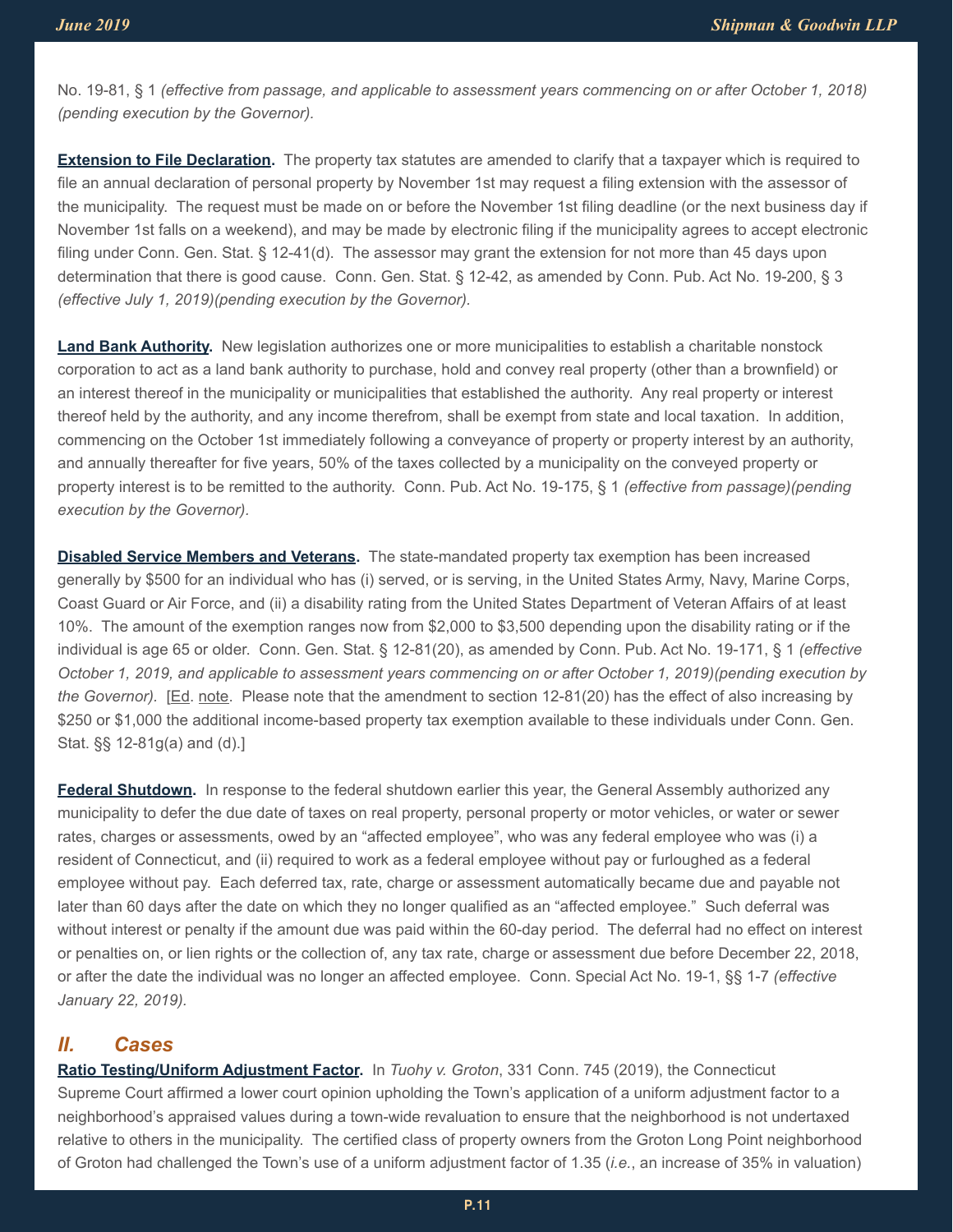for their neighborhood while using a factor of 1.0 for each of the other 12 neighborhoods in Groton. The Town showed that it had conducted sainterwovenSite://SGDMS/SG/7740755/4les ratio studies with respect to each of the thirteen neighborhoods, and only Groton Long Point had a median assessment to sales ratio (ASR) of less than 90%, based upon sales during the two years prior to the valuation date. Accordingly, the Town applied an adjustment factor of 1.35 to the valuation of the Groton Long Point properties to yield a median ASR of 92.03%. The Supreme Court held that: (i) an appeal of a property tax assessment filed pursuant to Conn. Gen. Stat. § 12-119 requires the property owner(s) to establish that the assessment was the result of illegal conduct and relief is available only in an "extraordinary situation"; and (ii) the use of ratio testing and a uniform adjustment factor, if conducted, as it was by the Town, in accordance with Regulations of Connecticut State Agencies §§ 12-62i-2 through 12-62i-4, is consistent with and allowed under Connecticut law and regulations and the Uniform Standards of Professional Appraisal Practice. Alias Tax Warrants. In O'Brien-Kelley, Ltd. v. Goshen, 190 Conn. App. 420 (2019), the Connecticut Appellate Court affirmed a lower court ruling that a state marshal was entitled to collect his fee pursuant to Conn. Gen. Stat. § 52-261 despite the fact that the taxpayer had paid the principal amount of the delinquent tax due under an alias tax warrant after receiving a demand letter from the state marshal but before there had been an actual levy on any assets of the taxpayer. The Court concluded that the demand letter constituted a constructive execution of the alias tax warrant pursuant to Conn. Gen. Stat. § 12-162(c).

**Supplemental Sewer Assessment.** In 7*77 Residential, LLC v. The Metropolitan District Commission*, 2019 WL 2374339 (Hartford Super. Ct. Apr. 25, 2019), the property owner appealed a supplemental sewer assessment levied by The Metropolitan District Commission ("MDC"). The sewer serving the subject property had been constructed and been the subject of an initial sewer assessment in 1849, calculated based upon the amount of the property's street footage. In 2015, the MDC sought to impose a supplemental sewer assessment, pursuant to Conn. Gen. Stat. § 7-249, using a different methodology based on a schedule of flat residential rates at \$1,655 per residential unit. Although there was evidence that the MDC had made improvements to the Hartford sewer system generally over the years, there was no evidence of any improvements to the sewer line serving the subject property. The Superior Court sustained the appeal holding that section 7-249 requires a water pollution control authority (here, the MDC) to use the same methodology for the calculation of the supplemental sewer assessment that it used for the initial sewer assessment. Accordingly, if there has been no change to the amount of the street frontage of the subject property, there was no basis to impose a supplemental sewer assessment. The Court wrote that, if the MDC seeks to offset more recent or ongoing costs of constructing and maintaining the Hartford sewer system, those costs may be recovered under Conn. Gen. Stat. § 7-255 through connection and use fees.

**FOIA Requests.** In *Larobina v. Tax Assessor, City of Stamford*, Docket No. FIC 2018-0103 (FOIC Feb. 13, 2019), the Freedom of Information Commission ("FOIC") considered a complaint filed by an individual seeking records related to a revaluation conducted by the City, including a list of all informal hearings requested by landowners and the dispositions thereof, and all communications between the City's Assessors' Office and Municipal Valuation Group LLC. The FOIC found the records requested to be public records required to be disclosed under the Freedom of Information Act. Although there was evidence that the Assessor and the City had provided records responsive to the request, the FOIC held that the Assessor and the City had violated the Act by not providing testimony that all responsive records had been provided. The FOIC ordered that the Assessor and the City either provide all remaining responsive documents, or in the alternative, if applicable, provide to the requesting party an affidavit that all responsive documents have been provided.

**Auction Sale.** In *Papale v. Somers*, 2019 WL 2085958 (New Britain Super. Ct. Apr. 12, 2019), the Superior Court considered an appeal from a property tax assessment based upon a revaluation date of October 1, 2015. The Town's assessor had valued the subject property at \$3,097,900. On appeal, the property owner's appraiser valued the property at \$1,675,000 and the Town's appraiser valued the property at \$2,700,000. The Court found, however, that the subject property had been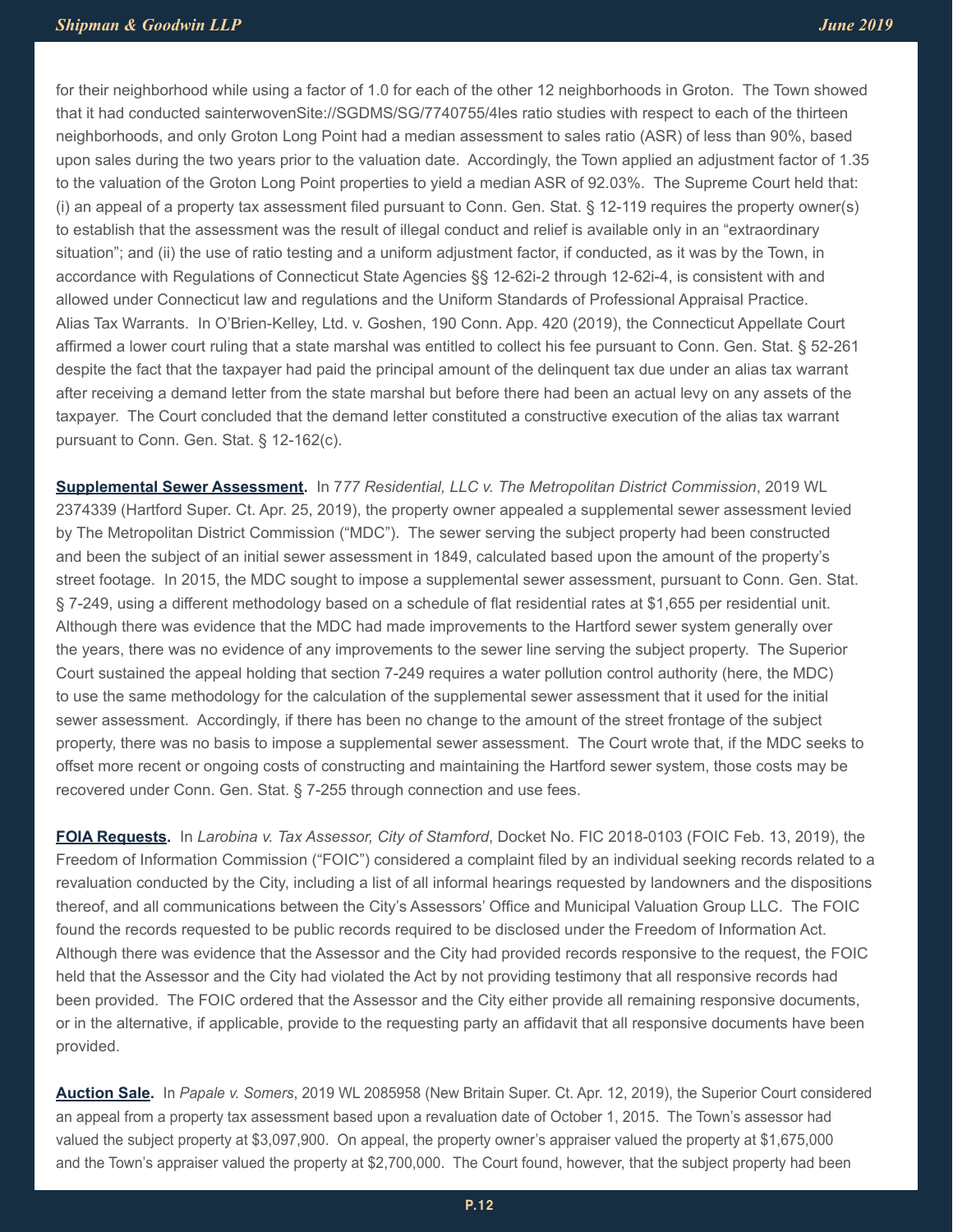sold on August 15, 2016, approximately 10 months after the revaluation date, for \$2,125,000 at a competitive private auction sale, advertised over the Internet, after prior attempts to market the property at a higher price had failed. The Court found the private auction sales price to be the fair market value of the property, as there was evidence that it was not a forced sale.

**Building Shell.** In *Pearl Enterprises, LLC v. Hartford*, 2019 WL 1766246 (New Britain Super. Ct. Mar. 20, 2019), the Superior Court considered the proper property tax valuation of an unusable shell of a building on a small, nonconforming building lot that had been marketed for four years with no success. The property owner's appraiser argued that the property should be valued based upon the demolition of the existing structure and use of the property as a parking lot. The City's appraiser argued for a higher valuation based upon the potential development of the property as an apartment building using governmental financial support and tax credits. The Court sided with the property owner finding that the City's valuation would require speculative and complex financing.

**Tax Lien Foreclosure and Extinguishment.** In *American Tax Funding, LLC v. First Eagle Corp.*, 2019 WL 1283761 (Hartford Super. Ct. Feb. 5, 2019), the plaintiff sought to recover unpaid municipal taxes assessed on a property for the tax years 2006, 2007, and 2008, after having already foreclosed on the property based upon taxes assessed for the 2005 tax year. Pursuant to Conn. Gen. Stat. § 12-195h, the plaintiff had purchased the four municipal tax liens arising from the failure of the property owner to pay taxes during the 2005 through 2008 tax years, and any rights the municipality had to collect on those liens. The plaintiff secured a judgment of strict foreclosure on the property based upon the lien for the 2005 tax year and assigned the judgment to a third party that took title to and sold the property. The plaintiff separately sued the property owner for unpaid taxes based upon the liens for the 2006, 2007 and 2008 tax years. The Superior Court entered judgment for the defendant property owner finding that Conn. Gen. Stat. § 12-195 expressly provides that the judgment in the foreclosure action and subsequent title transfer extinguished all four of the tax liens, prohibiting the plaintiff from seeking any further recovery.

**Foreclosure of Separate Tax Lots.** In *Danbury v. Aberdeen Development, LLC*, Docket No. DBD-CV-15-6018427-S (Danbury Super. Ct. May 24, 2019), the plaintiff City sought the strict foreclosure of a property based upon unpaid real property taxes and water and sewer usage charges. The defendant contested the claim asserting that, decades previously, the City's Assessor Office had divided the subject property into two separate tax lots and that the defendant had paid in full the taxes due on one of the two tax lots. The Court entered the judgement of strict foreclosure, finding that: (i) the aggregate amount of taxes and charges due from the defendant was uncontested; (ii) the value of the entire subject property was uncontested and considerably less than the aggregate amount of taxes and charges due; and (iii) the sub-division of the subject property made by the City Tax Assessor, which was not reflected on the land records, was insufficiently clear to support a strict foreclosure on only one of the two tax lots.

## *MISCELLANEOUS TAXES*

## *I. Legislation*

**Business Entity Tax Repeal.** The biannual business entity tax of \$250 imposed on each limited liability company, limited liability partnership, limited partnership and S corporation is repealed for taxable years commencing on or after January 1, 2020. Conn. Gen. Stat. § 12-284b, as amended by Conn. Pub. Act No. 19-117, § 338 *(effective June 26, 2019)*. See also Conn. Gen. Stat. § 12-217jj(e)(2), as amended by Conn. Pub. Act No. 19-117, § 339 *(effective January 1, 2020)*. Please note, however, that the annual report fee due to the Secretary of the State from limited partnerships, limited liability companies and limited liability partnerships is increased from \$20 to \$80 effective July 1, 2020. Conn. Gen. Stat. §§ 34-38n, 34-243u and 34-413, as amended by Conn. Pub. Act No. 19-117, §§ 344-346 *(effective July 1, 2019)*. [Ed. note. Since the repeal of the business entity tax is effective as of January 1, 2020, it is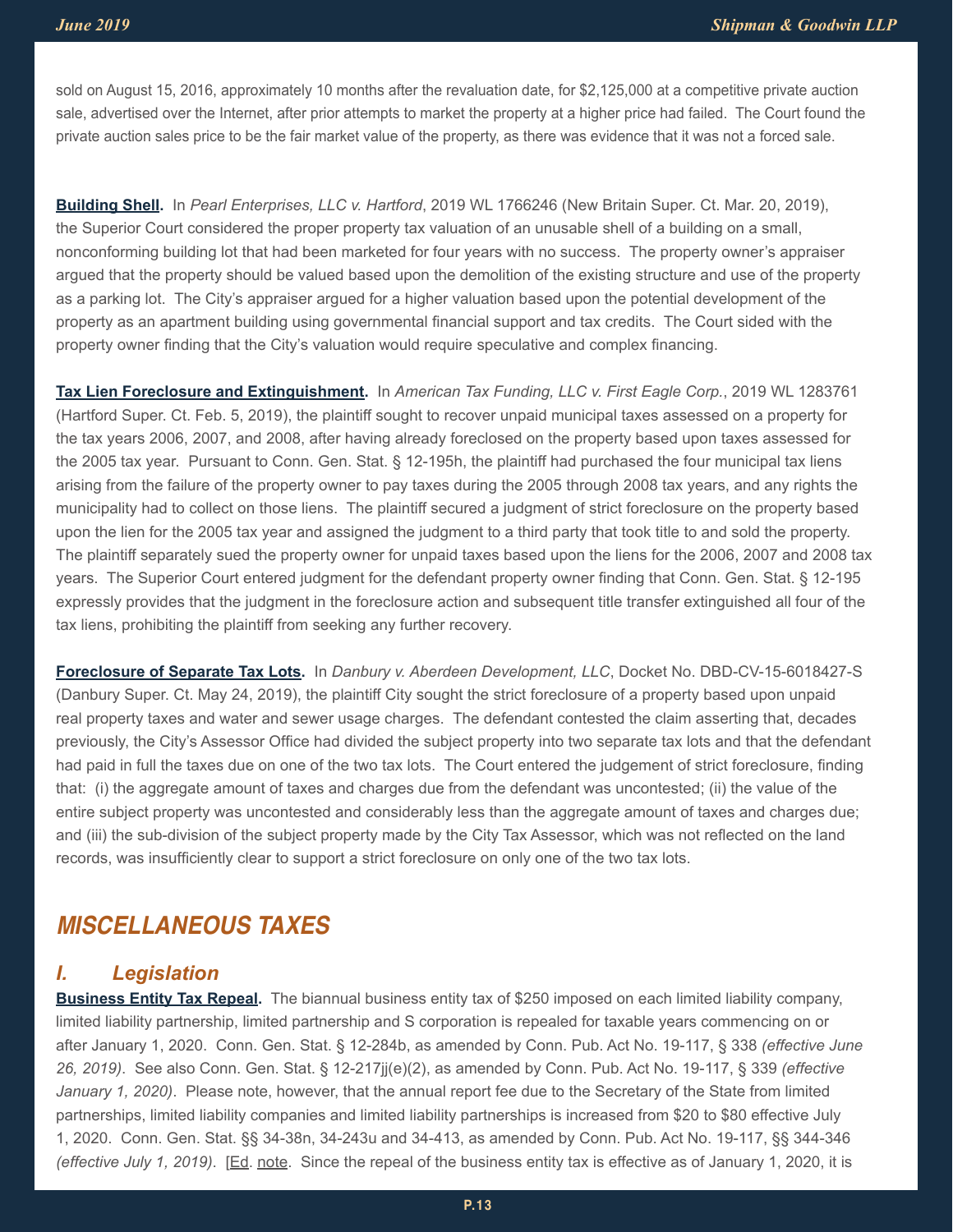unclear whether an entity subject to the business entity tax for a period inclusive of 2019 and 2020 remains liable for all or a portion of the tax.]

**Real Estate Conveyance Tax/"Mansion Surcharge".** Under current law, the state tax on the sale of residential real estate is generally at (i) the rate of 0.75% on that portion of the consideration for the residential real estate up to an including \$800,000, and (ii) the rate of 1.25% of the consideration in excess of \$800,000. (The municipal real estate conveyance tax is at the rate of 0.25% of the consideration and is in addition to the state real estate conveyance tax.) On or after July 1, 2020, the rate of the state conveyance tax on residential real estate generally will be (i) 0.75% on the portion of the consideration for the residential real estate up to and including the amount of \$800,000, (ii) 1.25% on the portion of the consideration in excess of \$800,000 and up to and including the amount of \$2.5 million, and (iii) 2.25% on the portion of the consideration in excess of \$2.5 million. Conn. Gen. Stat. § 12-494, as amended by Conn. Pub. Act No. 19-117, § 337 *(effective July 1, 2019)*. [Ed. note. See the discussion regarding the revisions to the Property Tax Credit in the Income Tax Section of this newsletter. A taxpayer who pays the "mansion surcharge" rate may be eligible for a property tax credit based upon the amount of the mansion surcharge paid by the taxpayer.]

**Real Estate Conveyance Tax/Crumbling Foundations.** Effective July 1, 2019, the real estate conveyance tax will no longer apply to deeds that transfer a transferor's principal residence if the residence has a concrete foundation that has deteriorated due to the presence of pyrrhotite and the transferor obtained a written evaluation from a licensed professional engineer indicating that the foundation was made with defective concrete. The exemption shall (i) only apply to the first transfer of the residence after the written evaluation has been obtained, and (ii) not be available to a transferor who has received financial assistance to repair or replace the foundation from the Crumbling Foundations Assistance Fund. Conn. Gen. Stat. § 12-498, as amended by Conn. Pub. Act No. 19-117, § 336 *(effective July 1, 2019).*

**Hospital Provider Tax.** The current method for the calculation of the hospital provider tax, which was to sunset after June 30, 2019, has been extended indefinitely with certain modifications. In general, for each calendar quarter, a hospital is required to pay a tax on the total net revenue received by the hospital for the provision of inpatient hospital services and outpatient hospital services. The rate of the tax for the provision of inpatient hospital services is 6% of the hospital's audited net revenue for a particular designated fiscal year. The designated fiscal year for each biennium is the fiscal year occurring three years prior to the first state fiscal year of the biennium (e.g., the fiscal year 2016 for the biennium July 1, 2019 through June 30, 2021). The rate of the tax for the provision of outpatient hospital services is (i) \$900 million less the total tax imposed on all hospitals for the provision of inpatient hospital services, divided by (ii) the total audited net revenue for the designated fiscal year attributable to outpatient hospital services of all of the hospitals that are required to pay the tax. The amending legislation imposes successor liability in the case of hospital mergers or reorganizations, and does not allow for a recalculation of the tax due if a hospital were to cease to operate. If the effective rate of tax on the hospitals would exceed the federal law limitation set forth in 42 CFR 433.68(f), the excess tax collected is to be refunded to the hospitals. Hospitals are to submit reports on their tax payments to the Commissioner of Social Services to facilitate this determination, and are to submit biennially to the Commissioner of Revenue Services such information as the Commissioner will need to calculate for the designated fiscal year the audited net inpatient and outpatient revenues of the hospitals. Conn. Gen. Stat. § 12-263q, as amended by Conn. Pub. Act No. 19-117, § 356 *(effective June 26, 2019).* [Ed. note. As reported in the press, a settlement has been reached in the litigation between the State and the hospitals and we anticipate that an attempt will be made to enact significant changes to the hospital provider tax during a special session of the General Assembly convened this year.]

**Intermediate Care Facility Provider Fee.** Effective for calendar quarters commencing on or after July 1, 2019, the quarterly provider tax imposed on each intermediate care facility in Connecticut is increased from \$27.26 to \$27.76 multiplied by the number of facility total resident days during the calendar quarter. The provider tax per resident day for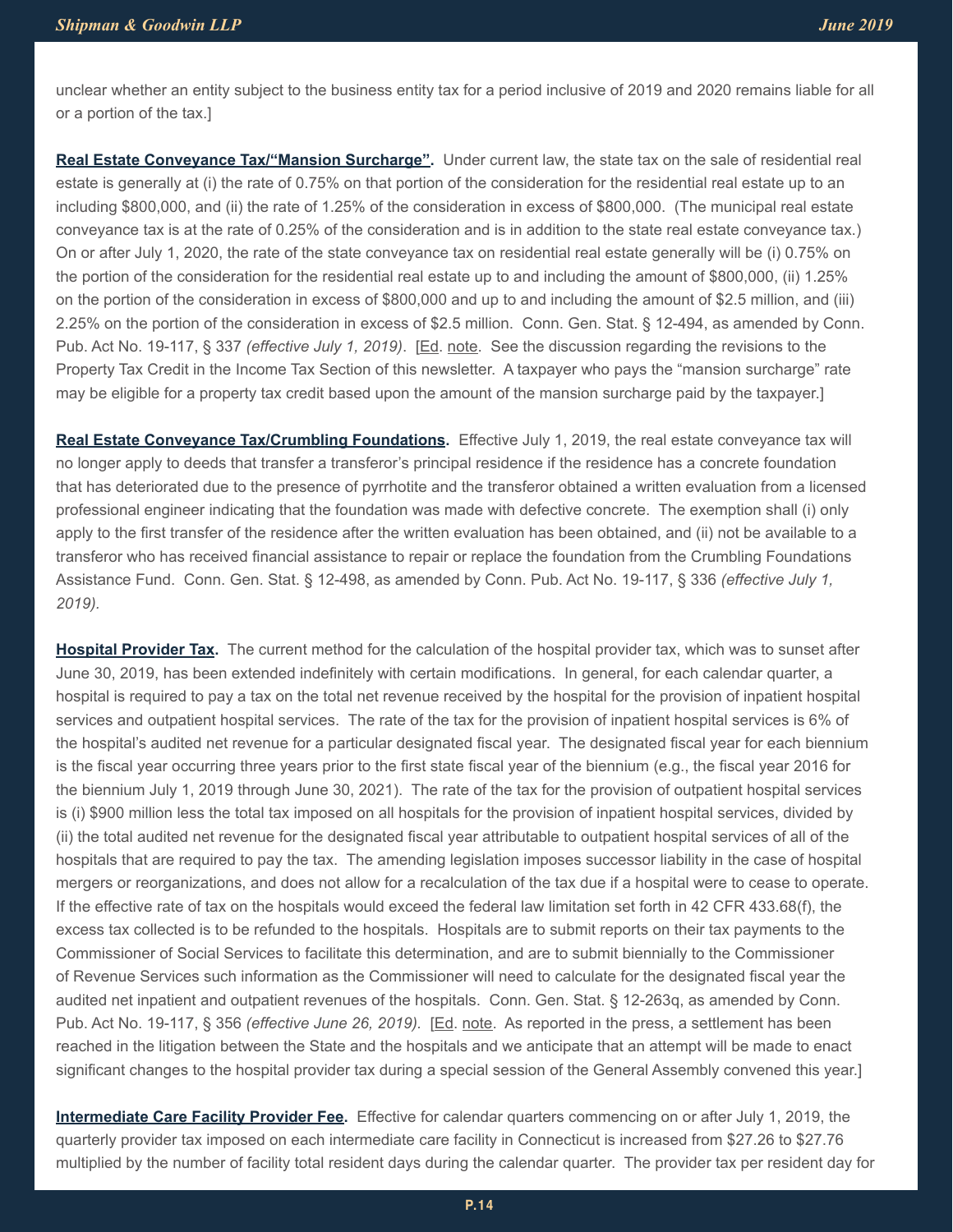nursing homes remains at \$21.02. Conn. Gen. Stat. § 12-263r(a), as amended by Conn. Pub. Act No. 19-117, § 357 *(effective June 26, 2019)*.

**Alcoholic Beverages Tax.** Effective July 1, 2019, the alcoholic beverages tax imposed on distributors of alcoholic beverages is amended as follows: (i) the rate of the tax on beer sold on the premises covered by a manufacturer's permit for off-premises consumption (that formerly was exempt from the alcoholic beverages tax) is set at one-half of the general rate of the tax on beer; and (ii) the rate of the tax on alcoholic beverages, other than beer, is generally increased by 10%. Licensed distributors will be required to report and pay on or before November 15, 2019, an "inventory tax" on those alcoholic beverages (other than beer) in inventory held in Connecticut at the opening of business on October 1, 2019. The inventory tax is to cover the increase in the alcoholic beverages tax rate as of the inventory date. Conn. Gen. Stat. § 12-435, as amended by Conn. Pub. Act No. 19-117, § 352 (*effective October 1, 2019, and applicable to sales occurring on or after October 1, 2019)*, and Conn. Pub. Act No. 19-117, § 353 *(effective October 1, 2019)*. In a second public act, the General Assembly repealed, effective January 1, 2020, the exemption from the alcoholic beverages tax for the first 15 barrels of malt beverages (*i.e.*, beer) produced annually and consumed on the premises covered by a manufacturer's permit. Conn. Gen. Stat. § 12-435, as amended by Conn. Pub. Act No. 19-24, § 1 *(effective January 1, 2020)*. Finally, in yet a third public act, the General Assembly made technical changes to the same statutory provision, effective July 1, 2019. Conn. Gen. Stat. §12-435, as amended by Conn. Pub. Act No. 19-186, § 6 *(effective July 1, 2019)(pending execution by the Governor)*. [Ed. note. We will need to see how the state rationalizes the three public acts since the legislation that is to be effective January 1, 2020 does not contain the tax rate increases set forth in the legislation that is effective October 1, 2019.]

**Cigarettes, Tobacco Products and Electronic Cigarette Products.** The laws governing cigarettes, tobacco products and e-cigarettes (electronic nicotine delivery systems and vapor products) have been amended to raise from 18 to 21 the legal age to purchase such products and to make corresponding other changes, including those relating to the taxation of those products. In addition, the public act: (i) expands the definition of "tobacco products" to mean any product, regardless of form, that is made from or otherwise contains tobacco, other than cigarettes, any electronic nicotine delivery system or any vapor product; (ii) increases from \$50 to \$200 the annual license fee for dealers of each of cigarettes and tobacco products; (iii) increases from \$400 to \$800 the annual registration fee for e-cigarette dealers and retains the \$400 fee for dealers with multiple registrations; (iv) retains the annual fee of \$200 for an e-cigarette manufacturer registration, but reduces from \$400 to \$200 the annual registration fee for e-cigarette manufacturers with multiple registrations; and (v) generally increases certain penalties for cigarette, tobacco product and e-cigarette sales and purchases involving under-age individuals. Conn. Gen. Stat. §§ 12-285, 12-286a(a), 12-287, 12-289a, 12-291a, 12-295, 12-295a, 12-314a, 21a-415, 21a-415a, 21a-416, 53-344, 53-344a, 53-344b, 19a-342(b)(1), 19a-342a(b)(1), 12-285a, 12-330a(2) and 19a-342a, as amended by Conn. Pub. Act No. 19-13, §§ 1-11, 14-18 and 20-22 *(effective October 1, 2019)*; Conn. Pub. Act No. 19-13, §§ 12-13 and 19 *(effective October 1, 2019)*.

**Electronic Cigarette Excise Tax.** For each calendar month commencing on or after October 1, 2019, a new tax is imposed on all sales of electronic cigarette products made in Connecticut by electronic cigarette wholesalers at the following rates: (i) for an electronic cigarette product that is prefilled, sealed by the manufacturer and not intended to be refillable, \$0.40 per milliliter of the electronic cigarette liquid contained therein; and (ii) for any other electronic cigarette product, 10% of the wholesale sales price of the product, whether or not sold at wholesale, or if not sold, then at the same rate upon the use by the wholesaler. Only the first sale or use of the same product by an electronic cigarette wholesaler shall be used in computing the amount of the tax due. No tax credit or credits are allowable against the new tax. Conn. Pub. Act No. 19-117, § 351 *(effective October 1, 2019, and applicable to sales occurring on or after October 1, 2019).*

**CHESLA Loan Payment Tax Credit.** Effective for taxable years commencing on or after January 1, 2022, an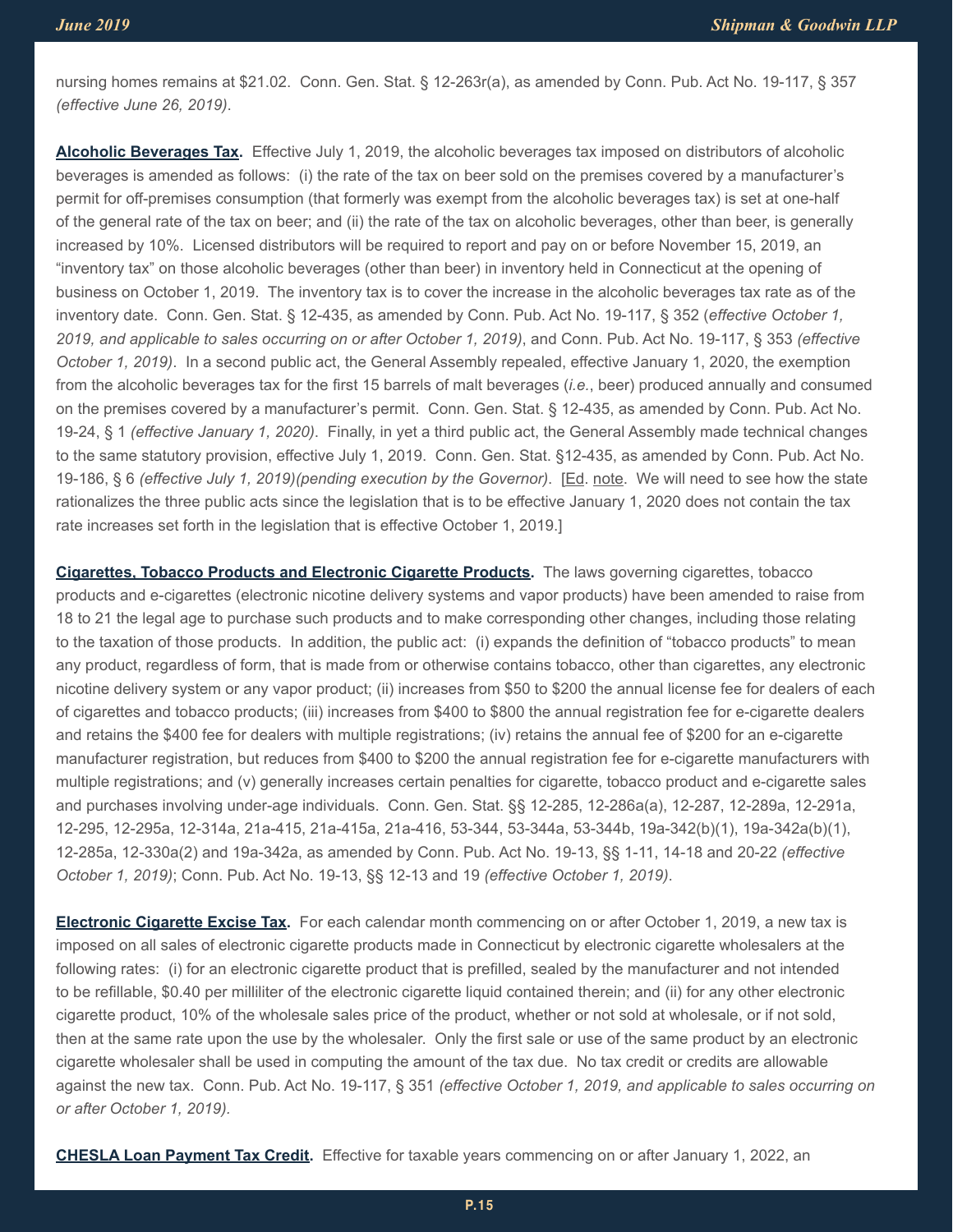employer can earn a tax credit of up to \$2,625 per employee if the employer makes a payment on behalf of a qualified employee's behalf on an eligible loan issued by the Connecticut Higher Education Supplemental Loan Authority. The credit is equal to 50% of the payment that is applied against a qualified employee's outstanding principal loan balance. The credit can be applied only against the corporation business, insurance premium or health care center taxes. "Qualified employees" are Connecticut residents who (i) earned their first bachelor's degree within the last five years, (ii) are working full time (at least 35 hours per week) at a corporation, insurer or health care center that is licensed in Connecticut and subject to the applicable tax, and (iii) is not an owner, member or partner of the qualified employer, or a family member of an owner, member or partner of the qualified employer. Conn. Pub. Act No. 19-86, § 1 *(effective January 1, 2022, and applicable to taxable years commencing on or after January 1, 2022)(pending execution by the Governor).*

**Transportation Network Company Fee.** Effective July 1, 2019, the tax on a "prearranged ride" that originates in Connecticut provided by a "transportation network company" (e.g., Uber or Lyft) is increased from \$0.25 to \$0.30 per each prearranged ride. Conn. Gen. Stat. §§ 13b-121(b) and (c), as amended by Conn. Pub. Act No. 19-117, § 360 *(effective July 1, 2019)*.

**Admissions Tax.** The statutes governing the admissions tax are amended to: (i) reduce the applicable tax rate (currently 10%) for any event at the Dunkin' Donuts Park in Hartford to (A) 5% for sales occurring on or after July 1, 2019, but prior to July 1, 2020, and B) zero percent on and after July 1, 2020; and (ii) reduce the applicable tax rate for sales occurring on or after July 1, 2019, but prior to July 1, 2020 from 10% to 7.5%, and for sales occurring on or after July 1, 2020 from 7.5% to 5.0%, for (A) any event at the XL Center in Hartford, Dillon Stadium in Hartford, Webster Bank Arena in Bridgeport, Harbor Yard Amphitheater in Bridgeport, Dodd Stadium in Norwich, Oakdale Theatre in Wallingford, (B) any athletic event presented by a member team of the Atlantic League of Professional Baseball at the New Britain Stadium, and (C) any event other than an interscholastic athletic event at the stadium facility defined in Conn. Gen. Stat. § 32-651. Conn. Gen. Stat. §12-541, as amended by Conn. Pub. Act No. 19-117, § 354 *(effective July 1, 2019, and applicable to sales made on or after July 1, 2019).*

**Opportunity Zones.** The General Assembly enacted legislation to promote the development of properties located in federally-designated opportunity zones in Connecticut pursuant to the Tax Cuts and Jobs Act of 2017. These promotional efforts include: (i) the marketing and selling of ten vacant state-owned properties located in opportunity zones; (ii) the extension of the 30% historic structure rehabilitation tax credit, and grant priority, to applications of owners rehabilitating certified historic structures located in opportunity zones; (iii) the requirement that the Commissioner of Economic and Community Development (the "Commissioner") in approving projects eligible for urban and industrial site reinvestment tax credits, to give priority to applications for projects located in opportunity zones; and (iv) the charge to the Commissioner, in consultation with other state agencies, to conduct a study to determine how the state can further incentivize the use of the opportunity zone program in Connecticut. Conn. Gen. Stat. §§ 32-1d, 32-726(b)(1), 10-416c, 32-9t(g)(1), 32-765(c) and 32-763(c) and (d), as amended by Conn. Pub. Act No. 19-54, §§ 1-2, 8-10 and 12-13 *(effective July 1, 2019)*; Conn. Pub. Act No. 19-54, §§ 3-7 and 11 *(effective June 21, 2019)*.

**Dyed Diesel Fuel.** Effective October 1, 2019, the sales and use tax rate applicable to dyed diesel fuel sold by a marine fuel dock exclusively for marine purposes is reduced to 2.99%. Conn. Gen. Stat. §§ 12-408(1) and 12-411(1), as amended by Conn. Pub. Act No. 19-117, §§ 323-324 *(effective October 1, 2019, and applicable to sales occurring on or after October 1, 2019).*

**Tax Incidence Report.** The deadline of February 15, 2020, has been delayed two years to February 15, 2022, for the submission by the Commissioner of Revenue Services to the Joint Committee on Finance, Revenue and Bonding of a report on the overall incidence of the income tax, sales and excise taxes, corporation business tax and property tax.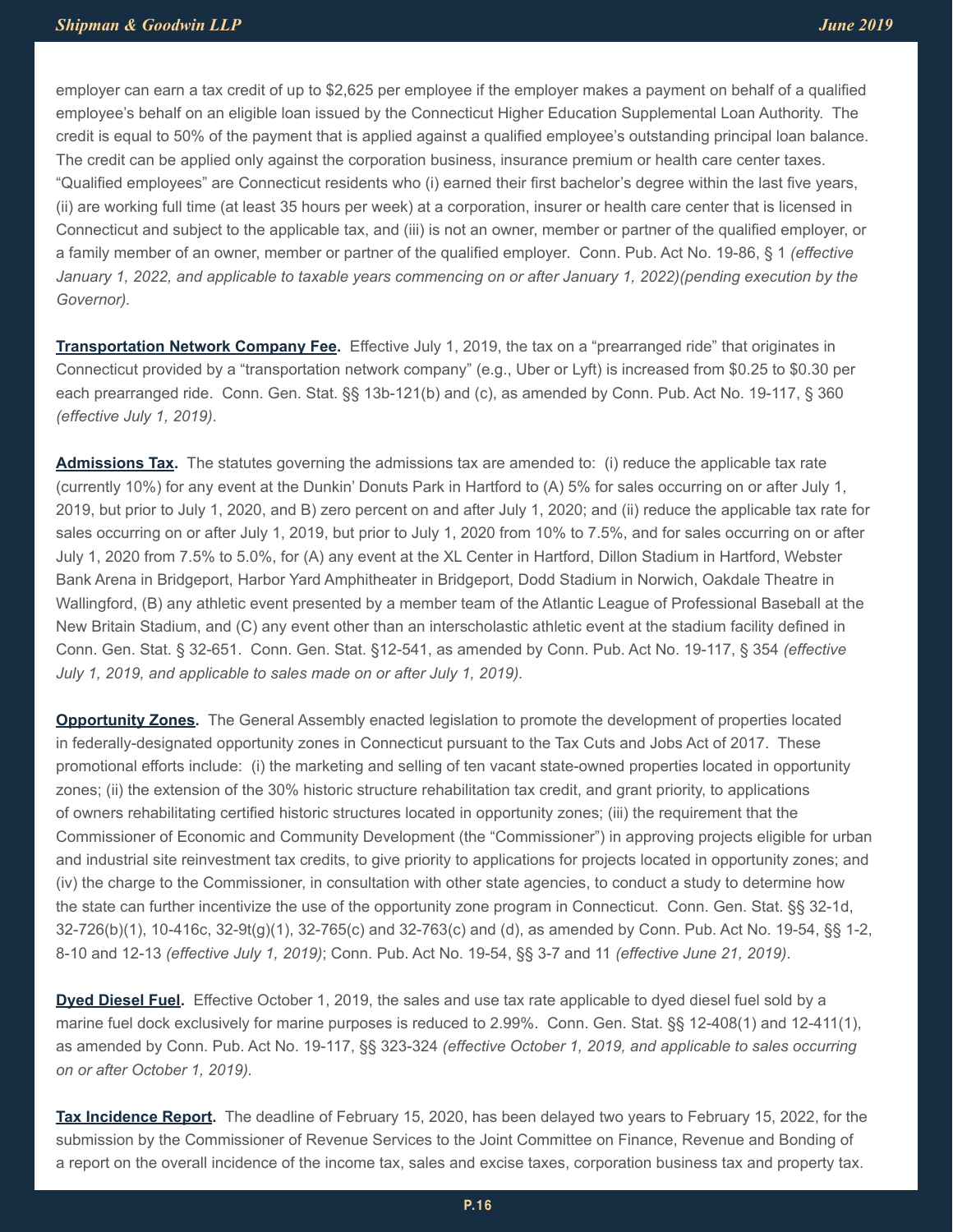The report is to present information on the distribution of the tax burden on each of: individuals, by income class and other appropriate characteristics; and businesses, by gross receipts, legal organizations and industry by NAICS code. Conn. Gen. Stat. § 12-7c(a), as amended by Conn. Pub. Act No. 19-117, § 92 *(effective June 26, 2019).*

**7/7 Brownfield Revitalization Program.** In 2017, the General Assembly established the "7/7 program" within the Department of Economic and Community Development to provide incentives to businesses for redeveloping and utilizing brownfields and real property that have been abandoned or underutilized for ten or more years. In 2019, the General Assembly repealed the 7/7 program, including the deduction allowed under the corporation business tax for the amount paid by a 7/7 program participant for the remediation of a brownfield. Conn. Gen. Stat. § 32-776, as repealed by Conn. Pub. Act No. 19-117, § 397 *(effective June 26, 2019, and applicable to taxable years commencing on or after January 1, 2019)*; Conn. Gen. Stat. § 12-217(a)(1), as amended by Conn. Pub. Act No. 19-117, § 376 *(effective June 26, 2019)*.

**Urban and Industrial Sites Reinvestment Act Tax Credits.** The General Assembly has repealed the ability of a taxpayer to apply urban and industrial sites reinvestment and tax credits against (i) the ambulatory surgical center gross receipts tax, (ii) the dry cleaning gross receipts tax, and (iii) the public service companies tax. Conn. Gen. Stat. § 32-9t, as amended by Conn. Pub. Act No. 19-186, § 9 *(effective from passage, and applicable to income years commencing on or after such date)(pending execution by the Governor)*.

**Healthy Homes Surcharge.** Last year, the General Assembly enacted legislation that would impose, as of January 1, 2019, a surcharge of \$12 on the named insured under each homeowners insurance policy, with the proceeds from this surcharge to be deposited in a "Healthy Homes Fund", and then largely re-deposited in the Crumbling Foundations Assistance Fund. The statute governing the surcharge has been amended to provide that: (i) the surcharge is imposed on the issuance or renewal of each insurance policy providing (A) personal risk coverage for an owned dwelling in Connecticut with four or fewer units (except a mobile home), (B) coverage for an individual condominium unit in Connecticut, or (C) coverage for an individual residential unit in Connecticut that is part of a common interest community; (ii) the surcharge is only on insurance policies issued or renewed during the period beginning on January 1, 2019 and ending on December 31, 2029; (iii) payment of the surcharge is the obligation of the person that is the first-listed insured under the policy (although collection and remittance of the surcharge may be determined by the insurer, insured and any mortgagee); (iv) the surcharge is payable in full upon the commencement or renewal of coverage and no portion of the surcharge can be reimbursed, even upon cancellation; and (v) the party that is to collect and remit the surcharge is the insurer or, if the policy is from a non-admitted insurer, one or more licensed surplus lines brokers who procured the insurance policy. Conn. Gen. Stat. § 38a-331, as amended by Conn. Pub. Act No. 19-192, § 3 *(effective from passage)(pending execution by the Governor).*

**Trade-In Fee.** The charge imposed by the Commissioner of Motor Vehicles on each new or used car dealer for each transaction in which the dealer processes a used motor vehicle traded in by the purchaser of a new or used motor vehicle from the dealer is increased from \$35 to \$100. Conn. Gen. Stat. § 14-62c, as amended by Conn. Pub. Act No. 19-117, § 361 *(effective October 1, 2019, and applicable to transactions occurring on or after October 1, 2019).*

#### *II. Administrative Pronouncement*

**Motor Vehicle Fuels Tax Rate.** Effective July 1, 2019, the motor vehicle fuels tax rate for diesel fuel is increased by 2.6 cents to 46.5 cents per gallon. DRS Announcement 2019(9), *Motor Vehicle Fuels Tax Rate on Diesel Fuel Effective July 1, 2019.*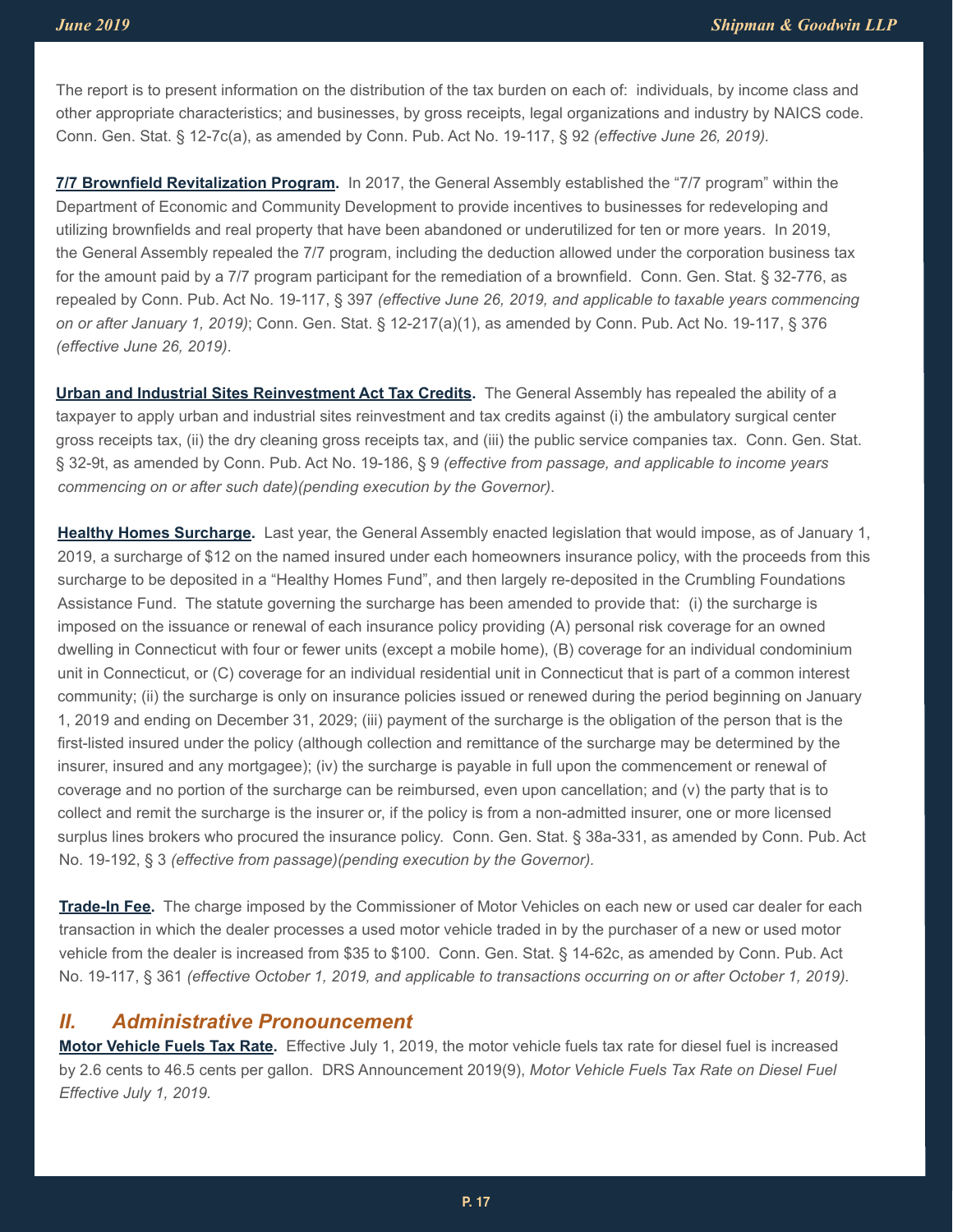## *TAX PROCEDURE*

**State Tax Warrants.** Current law authorizes the DRS and other state collection agencies to serve, by electronic mail or facsimile transmission, a tax warrant on any third party which is in possession of, or obligated with respect to, the intangible personal property (e.g., bank accounts, wages, receivables) of a taxpayer who fails to pay state taxes. Effective October 1, 2019, state tax warrants can be served by any electronic means. Conn. Gen. Stat. § 12-35(b)(2), as amended by Conn. Pub. Act No. 19-186, § 4 *(effective October 1, 2019)(pending execution by the Governor)*.

**Tax Preparers and Facilitators.** In 2017, the Connecticut General Assembly enacted a new regulatory structure for tax preparers and facilitators (*i.e.*, persons who facilitate the making of a refund anticipation loan or refund anticipation check). As part of that regulatory scheme, a tax preparer (other than an exempt preparer, such as a licensed accountant, attorney or enrolled agent) or facilitator must obtain from the Commissioner of Revenue Services a tax preparer permit or facilitator permit which is renewable every two years. In the case of a tax preparer permit, the applicant is required to present satisfactory evidence that the applicant has experience, education or training in tax preparation services, which evidence is to include, on or after January 1, 2020, a certificate of completion of an annual filing season program administered by the Internal Revenue Service. The certificate of completion requirement has now been delayed by two years to January 1, 2022. The law also has been amended to provide that, if the holder of a tax preparer or facilitator permit is granted inactive status, the holder can only have that permit reactivated before the permit's expiration date. Conn. Gen. Stat. § 12-790a, as amended by Conn. Pub. Act No. 19-186, § 7 *(effective from passage)(pending execution by the Governor).*

**Penalty Review Committee.** In order to obtain the waiver of a penalty in an amount over a certain monetary threshold, approval of the waiver must be granted by the Penalty Review Committee (which consists of the State Comptroller, Secretary of OPM and the Commissioner of Revenue Services). The applicable monetary threshold has been increased from a penalty in excess of \$1,000 to a penalty in excess of \$5,000. In addition, the period by when an appeal of a decision of the Penalty Review Committee can be taken to the Superior Court has been changed from one month to 30 days after notice of the decision is delivered or mailed to the taxpayer. Conn. Gen. Stat. § 12-3a, as amended by Conn. Pub. Act No. 19-186, § 10 *(effective from passage)(pending execution by the Governor).*

**Tax Appeal Limitations Period.** The statutory period for bringing an appeal from a state tax assessment for most tax types has been changed from one month to 30 days after notice of the adverse action is delivered or mailed to the taxpayer. Conn. Gen. Stat. §§ 12-30, 12-208, 12-237, 12-263v(b), 12-268l, 12-312, 12-330m, 12-422, 12-448, 12-463, 12-489, 12-554, 12-586f(d), 12-586g(d), 12-597, 12-638; and 12-730, as amended by Conn. Pub. Act No. 19-186, §§ 11-27 *(effective from passage)(pending execution by the Governor).*

**Applying Partial Payments.** At the recommendation of the DRS, the General Assembly again has changed the priority order for the application of partial payments after first applying such payment to any penalty that has not been waived. For periods ending on or after July 1, 2018, and prior to December 31, 2019, any amount in excess of the penalty is to be applied first to the tax due and then to interest. For periods ending on and after December 31, 2019, any amount in excess of the penalty is to be applied first to interest and then to the tax due. Conn. Gen. Stat. § 12- 39h, as amended by Conn. Pub. Act No. 19-186, § 28 *(effective from passage)(pending execution by the Governor).*

**Electronic Payment Penalties.** When any state tax payment is required to be made by electronic funds transfer, the failure to initiate such electronic funds transfer on or before the due date for the payment is treated as the failure to make a timely tax payment, and the overdue amount is subject to statutory interest. For periods ending prior to December 31, 2019, a schedule of graduated penalties are applicable (*i.e.,* the penalty is 2% if it is less than six days late, 5% if it is six to 15 days late, and 10% if it is more than 15 days late). For periods ending on or after December